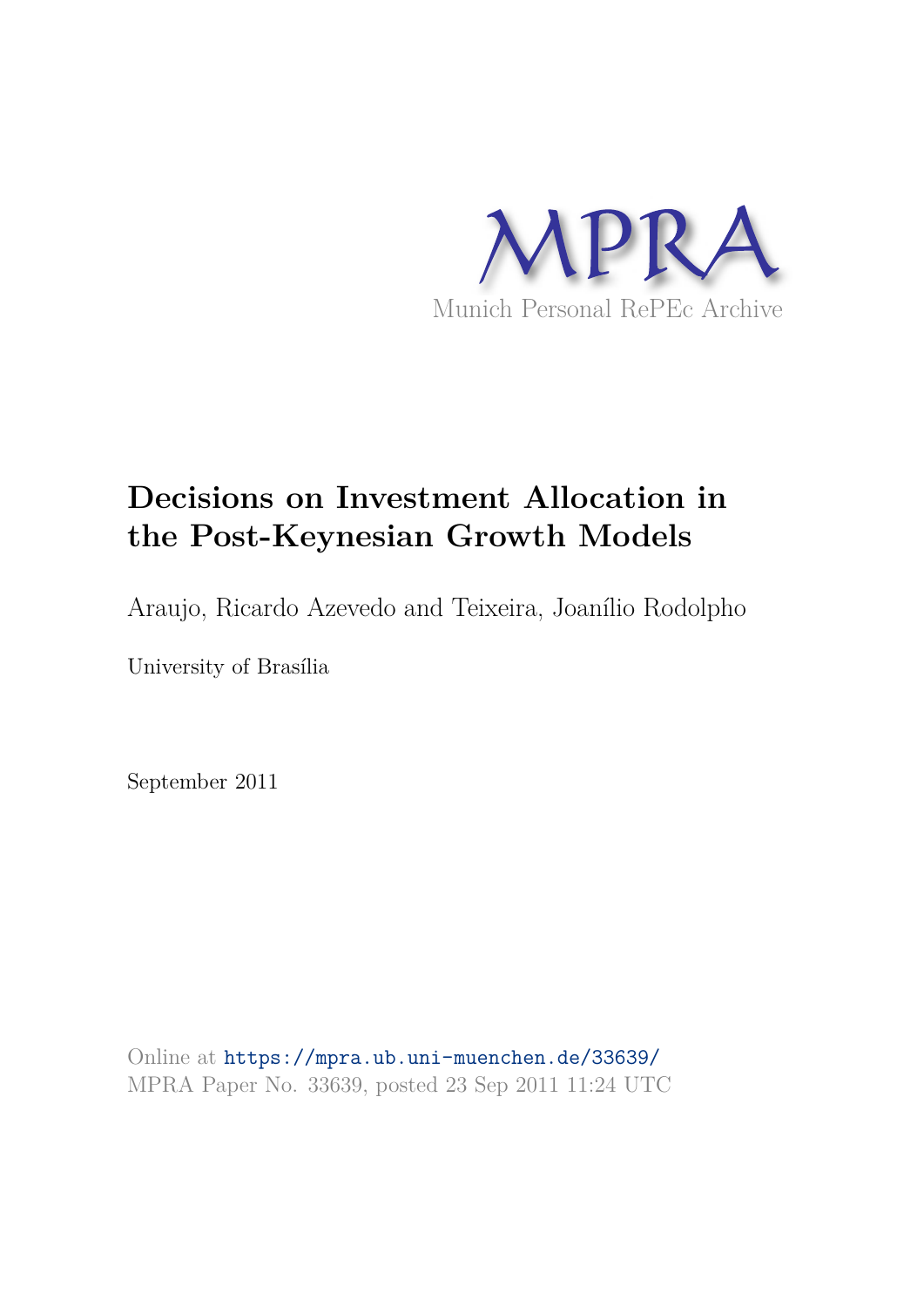# Decisions on Investment Allocation in the Post-Keynesian Growth Model<sup>\*</sup>

Ricardo Azevedo Araujo

and

# Joanilio Rodolpho Teixeira

## **Abstract**

In this article the analysis developed by Feldman (1928) and Mahalanobis (1953) are incorporated to the Post-Keynesian Growth Model to consider the decisions of investment allocation on economic growth. By adopting this approach it is possible to study the interaction between distributive features and investment allocation which allows us to determine the rate of investment allocation according to the equilibrium decisions of investment and savings. Finally, an additional condition is added to the Post Keynesian Growth Model in order to fully characterise the equilibrium path in an extended version of this framework, where capital goods are also needed to produce capital goods.

Keywords: Post-Keynesian growth model, structural change, multi-sector models. JEL Classification: E21, O11.

<sup>\*</sup>Departament of Economics, University of Brasilia, Campus Universitário Darcy Ribeiro, Brasília, DF, Cep 70910-900. E-mails: rsaaraujo@unb.br and joanilioteixeira@hotmail.com. Financial support from the IPEA and CNPq is acknowledged.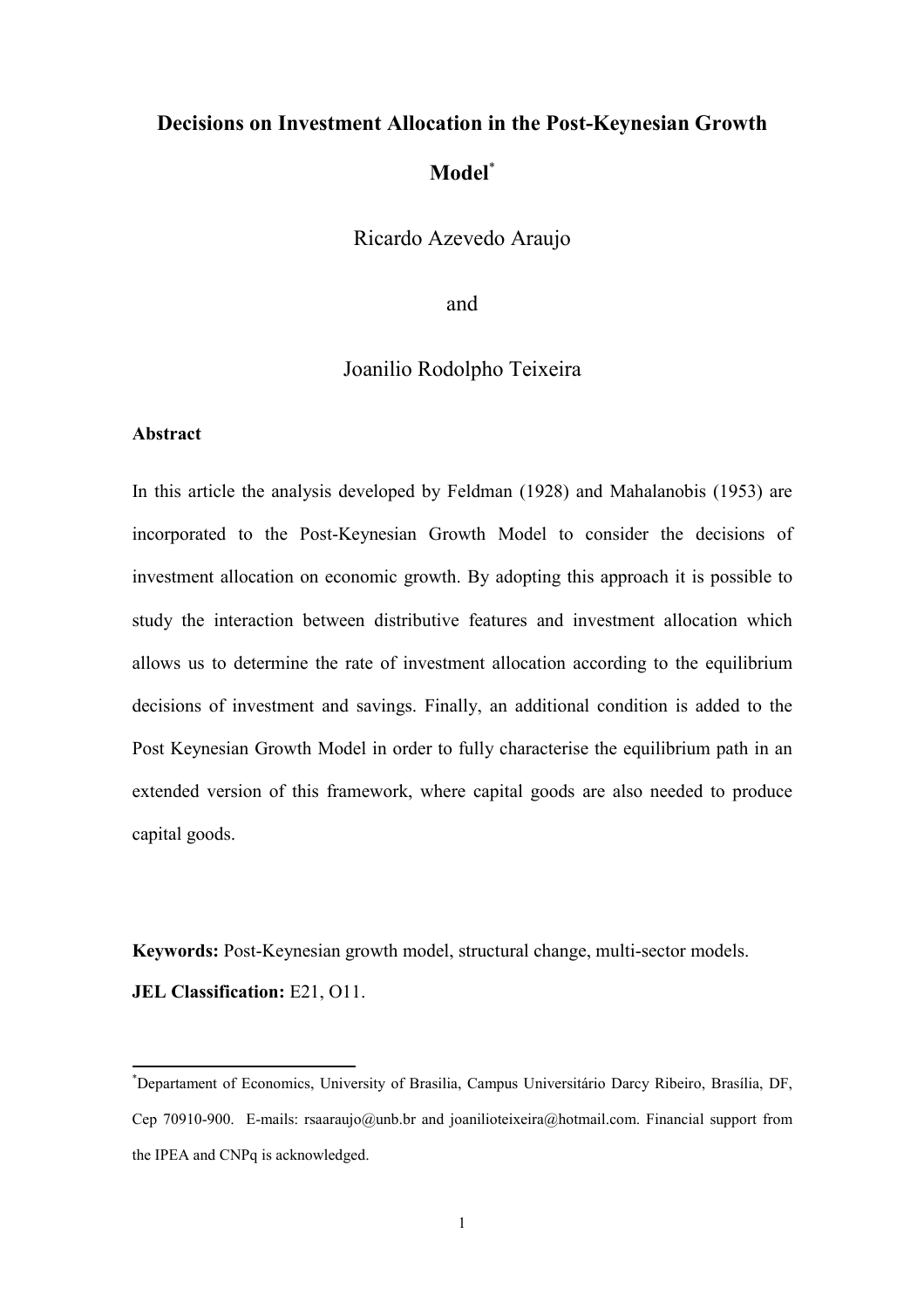## 1. Introduction

The Post-Keynesian growth model  $-$  PKGM hereafter  $-$  designates the growth models that were initially developed by Kaldor (1956) and Robinson (1956, 1962) and extended by Dutt (1984), Rowthorn (1982) as well as by Bhaduri and Marglin (1990). The PKGM passes through three principal phases that are labeled as 'generations'. Although Kaldor (1956) has built his seminal model on the notion of full capacity utilization, Dutt (1984) and Rowthorn (1982), working independently, have built what is known as the second generation of the PKGM by endogenizing the rate of capacity utilization in the lines of Steindl (1952). One of the main contributions of this generation is the possibility of disequilibrium and the presence of a stagnationist regime in which an increase in the profit share implies a reduction in capacity utilization. The key assumption behind this result is that the growth rate of investment is a function not only of the profit rate, as in Kaldor-Robinson but also of the rate of capacity utilization.

Bhaduri and Marglin (1990) have challenged this view by considering that the growth rate of investment is a direct function not of the profit rate but of the profit share. According to them the profit rate has already been implicitly considered in the equation of the growth rate of investment through its relation with the rate of capacity utilization<sup>1</sup>. Hence by substituting the profit rate by the profit share in the expression of the growth rate of investment avoids to consider twice the effects of the former. One of the properties of the third generation model, as it became known, is the possibility of a non-stagnationist regime in which eventual falls in consumption due to a lower real wage are overcompensated by an increase in investment led by a profit share expansion.

<sup>&</sup>lt;sup>1</sup> This is given by  $r = \pi u$ , where r is the profit rate,  $\pi$  is the profit share and u is the rate of capacity utilization.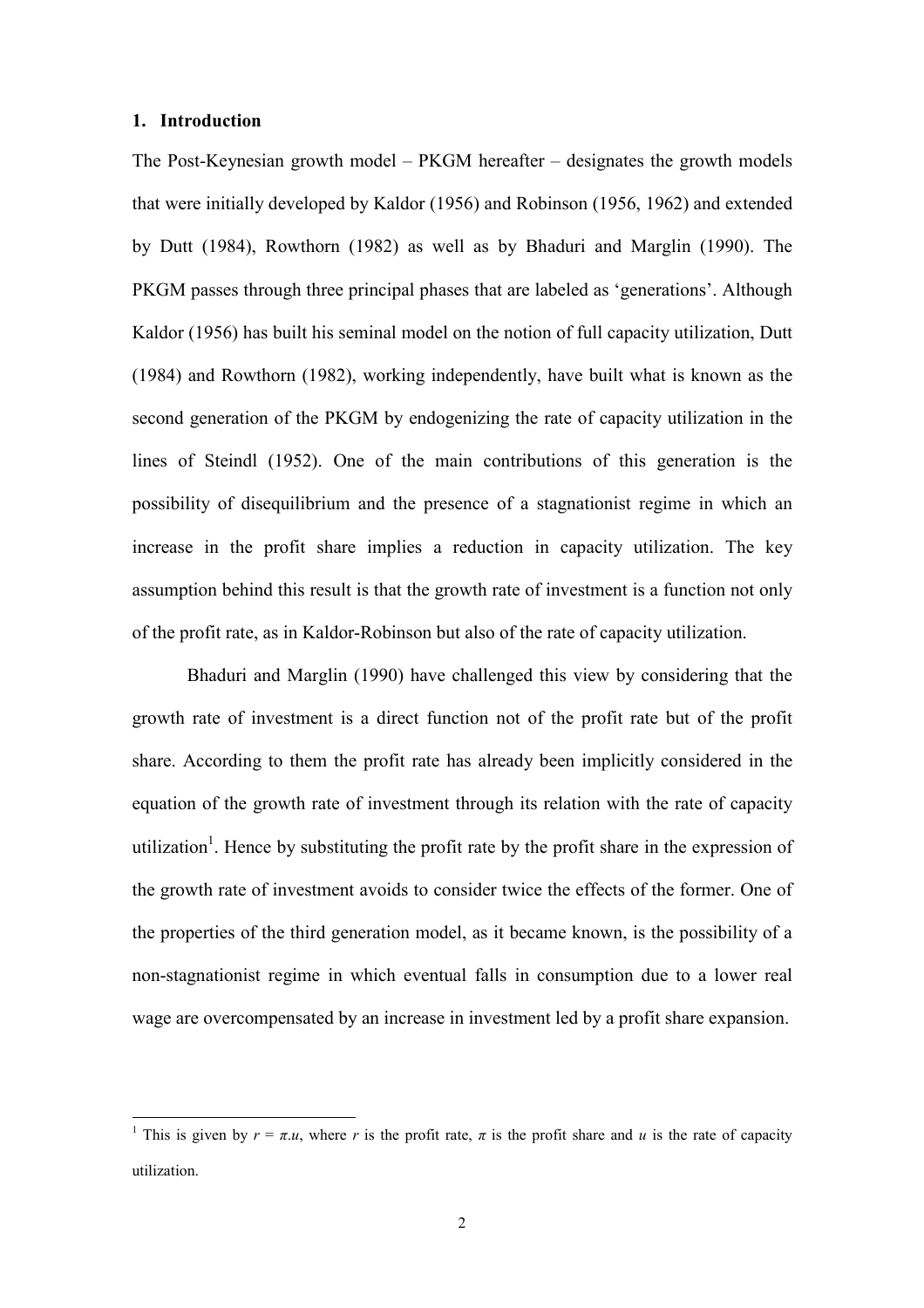Although these characteristics are shared by other models in the Post-Keynesian tradition there is a remarkable lack of theoretical cohesion between them and the PKGM  $-$  an argument highlighted by Pasinetti (2005, p. 839-40) to explain why the Keynesian School has somewhat failed as a successful alternative paradigm to mainstream economics. Of course some effort was made in order to establish connections among these approaches or even to build a general PKGM. Intending to build reconciliation between the Kaleckian effective demand and Sraffian normal prices Lavoie (2003), for instance, has built a bridge between the PKGM and the Sraffian model. He considers that "a large range of agreement has remained, in particular about a most crucial issue, the causal role played by effective demand in the theory of capital accumulation".

Araujo and Teixeira (2011) have built a multi-sector version of the PKGM by considering it as a particular model of the Pasinetti's model of structural change and economic growth. By adopting this approach it is possible to show that the structural economic dynamics is conditioned not only to patterns of evolving demand and diffusion of technological progress but also to the distributive features of the economy, which can give rise to different regimes of economic growth.

In the present paper we show that the cross-fertilization between the PKGM and models in the structural economic dynamic tradition may render new results to central issues of economic growth such as investment allocation and structural change. In this article, we intend to study how investment allocation may be incorporated in the PKGM by considering the two sector model of Feldman-Mahalanobis, hereafter F-M model. Feldman (1928) and Mahalanobis (1953) models, are generally used as benchmarks to study the effects of the investment allocation on economic growth<sup>2</sup>. In order to

 $2$  Dutt (1990, p. 120) considers that no discussion related to models with investment and consumption good sectors is complete without considering the contribution of Feldman-Mahalanobis.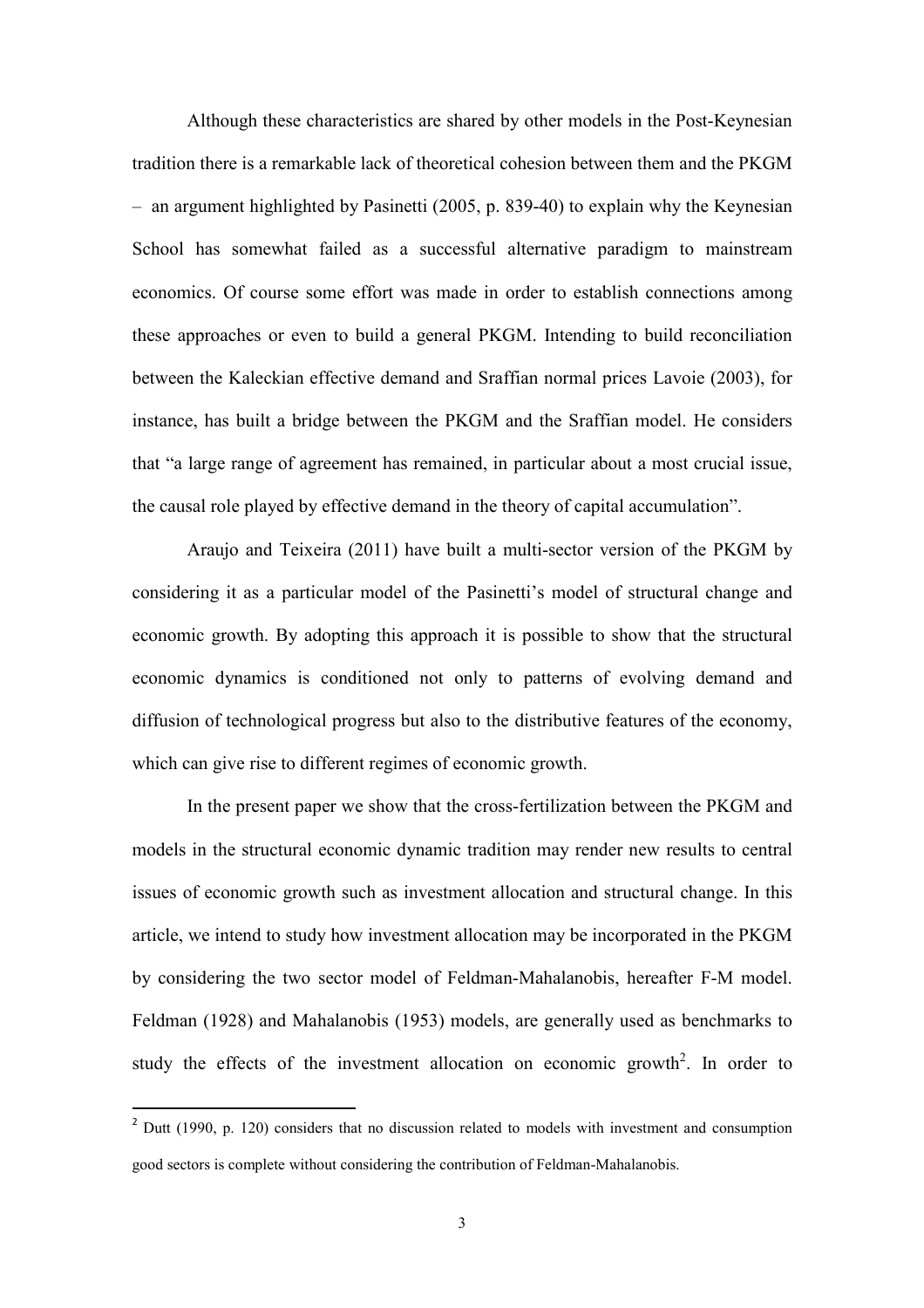introduce a normative criterion to these approaches, Bose (1968) and Weitzman (1971) established an optimum rate of investment allocation in a context of dynamic optimisation of consumption. However, these analyses did not take into account the composition of consumption demand. In order to mitigate the limitations of the F-M model in relation to the passive role of per capita consumption demand, Araujo and Teixeira (2002) have shown that the F-M model may be treated as a particular case of Pasinetti's model of structural change. In this case it was possible to establish the rate of investment allocation which guarantees that the economy is in its stable growth path.

Araujo and Teixeira (2002) have introduced a normative criterion to define the rate of investment allocation but it is important to note that their result is only normative and it remains the question of what will be the rate of investment allocation in a positive economy. Here we answer this question by showing that the PKGM may be treated as an aggregated version of the F-M model. This fact is not a novelty since both models are vertically integrated.

By following this approach it is possible to determine the rate of investment allocation compatible with the equilibrium in the credit market given by the PKGM growth model. Then it is possible to compare this rate with the normative one obtained from the F-M model as found by Araujo and Teixeira (2002). These results points to the importance of the credit market in determining the existing conditions for capital accumulation. If the decisions on investment allocation were distorted as a consequence of wrong expectations of savers and investors then less capital may be accumulated than what is necessary to endow the economy with the required capital goods to keep the economy in equilibrium.

This paper is structured as follows: in the next section we present a brief overview of the PKGM. In section 3 we show that the PKGM may be disaggregated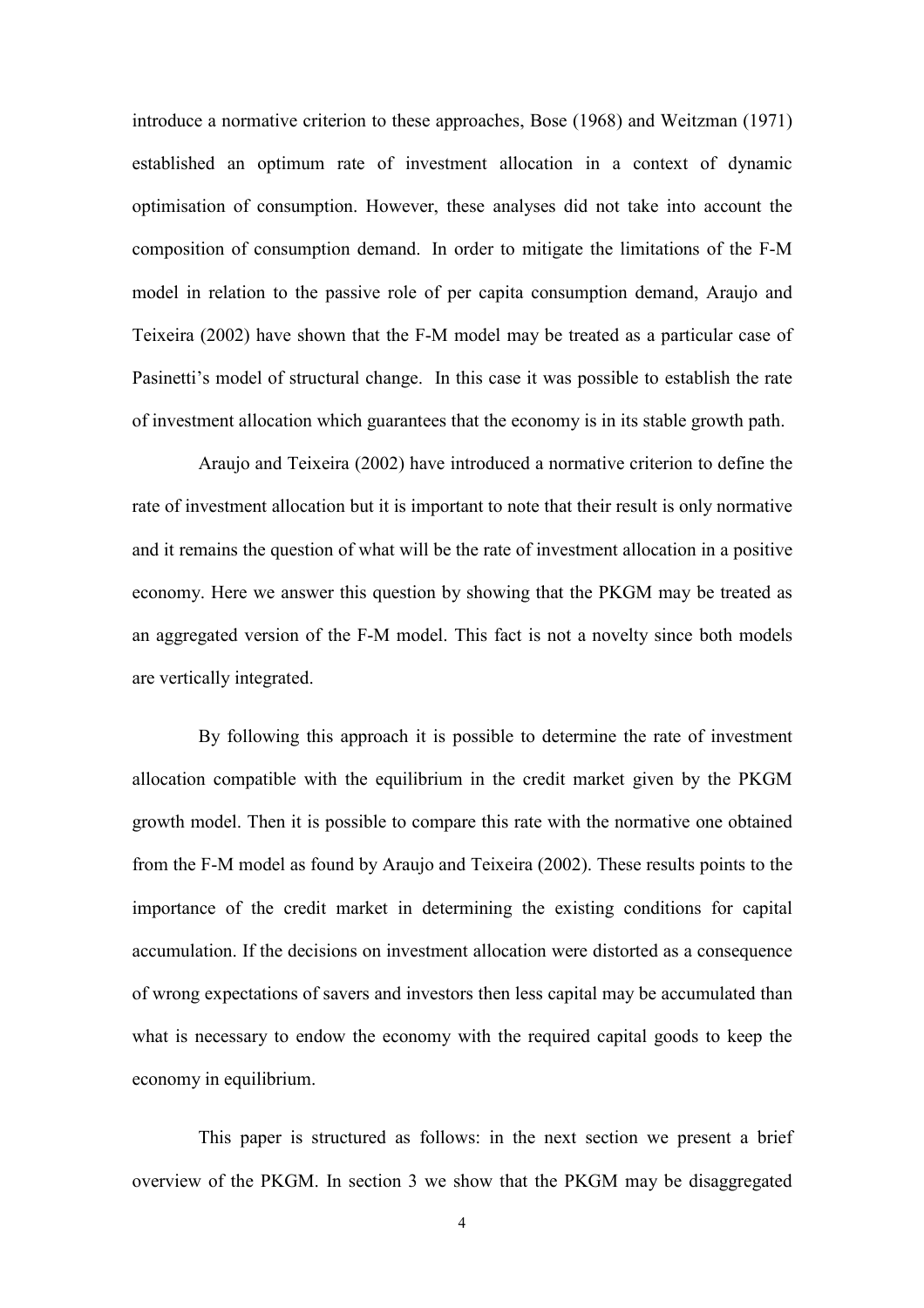into a two sector model in the lines of the F-M model by using the device of vertical integration. Furthermore the rate of investment allocation is also derived and it is compared with the one warranted rate of investment allocation obtained from the Pasinetti's model. Section 4 searches to extends this results to a more disaggregated economy. Section 5 summarizes the results.

## 2. The Post-Keynesian Growth Model: A Brief Overview

An important characteristic of the PKGM is the existence of independent investment and savings functions that depends on income distribution. The saving propensities, for instance, are particular to each class may it be workers or capitalists. Unlike the Neoclassical model, the PKGM considers that neither savings nor technological progress is the variable that drives the growth process. The rationale is that investment is determined essentially by the availability of credit in the financial sector as well as the 'animal spirits'. Once investment is made effective demand determines output which in turns determines savings.

The main assumptions behind the PKGM are noted: the economy is closed and produces only one good that can be both a consumption as well as a capital good. Technology is characterized by fixed coefficients. Likewise, there are constant returns to scale. There is no government, and the monetary side is ignored. All firms are equal in the sense that they wield no differences in market power. In such an economy, the value of net aggregate output is equal to the sum of the wages and profits, namely:

$$
pX = wN + rpK\tag{1}
$$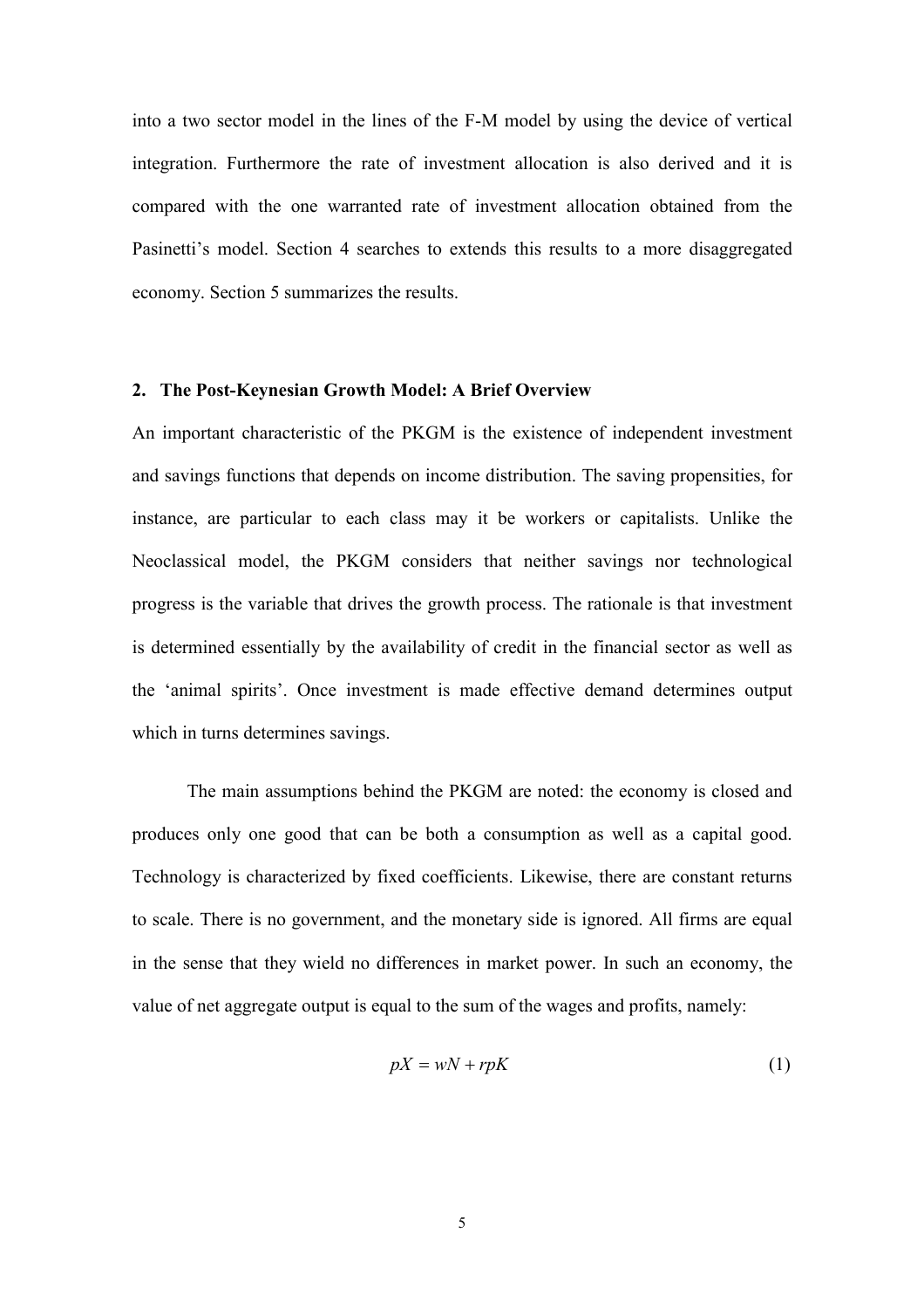where p is the price level, X is the level of real output, w is the nominal wage rate, N is the level of labour employment,  $r$  is the rate of profit and  $K$  is the stock of capital. Expression  $(1)$  may be rewritten as:

$$
p = w\frac{N}{X} + rp\frac{K}{X}
$$
 (1)

Now define  $l = \frac{N}{X}$  as the labour per unit of output,  $v = \frac{K}{X e}$  as the capital-

output ratio and  $u = \frac{X}{X_c}$  as the rate of capacity utilization, where  $X_{fe}$  stands for the full

employment output. By using this notation  $\frac{K}{X} = \frac{u}{v}$  and assuming that v is constant and normalized to one we can rewrite expression (1)' as:

$$
p = wl + rpu^{-1} \tag{1}
$$

Let us assume that prices are given by a mark-up rule over wage according to:

$$
p = (1 + \tau)wl \tag{2}
$$

Where  $\tau$  is the mark-up rate. By substituting expression (2) into (1)", simple algebraic manipulation allows us to obtain the following relationship between the profit share, the rate of profit and the rate of capacity utilization:

$$
r = \pi u \tag{3}
$$

Implicit in this result is the fact that the profit share is given by:  $\pi = \frac{\tau}{(1+\tau)}$ .

Expression (3) gives us the profit rate from the supply side of the model. In order to find the profit rate from the demand side let us consider separately the contribution of some authors in order to emphasize the evolution of the model.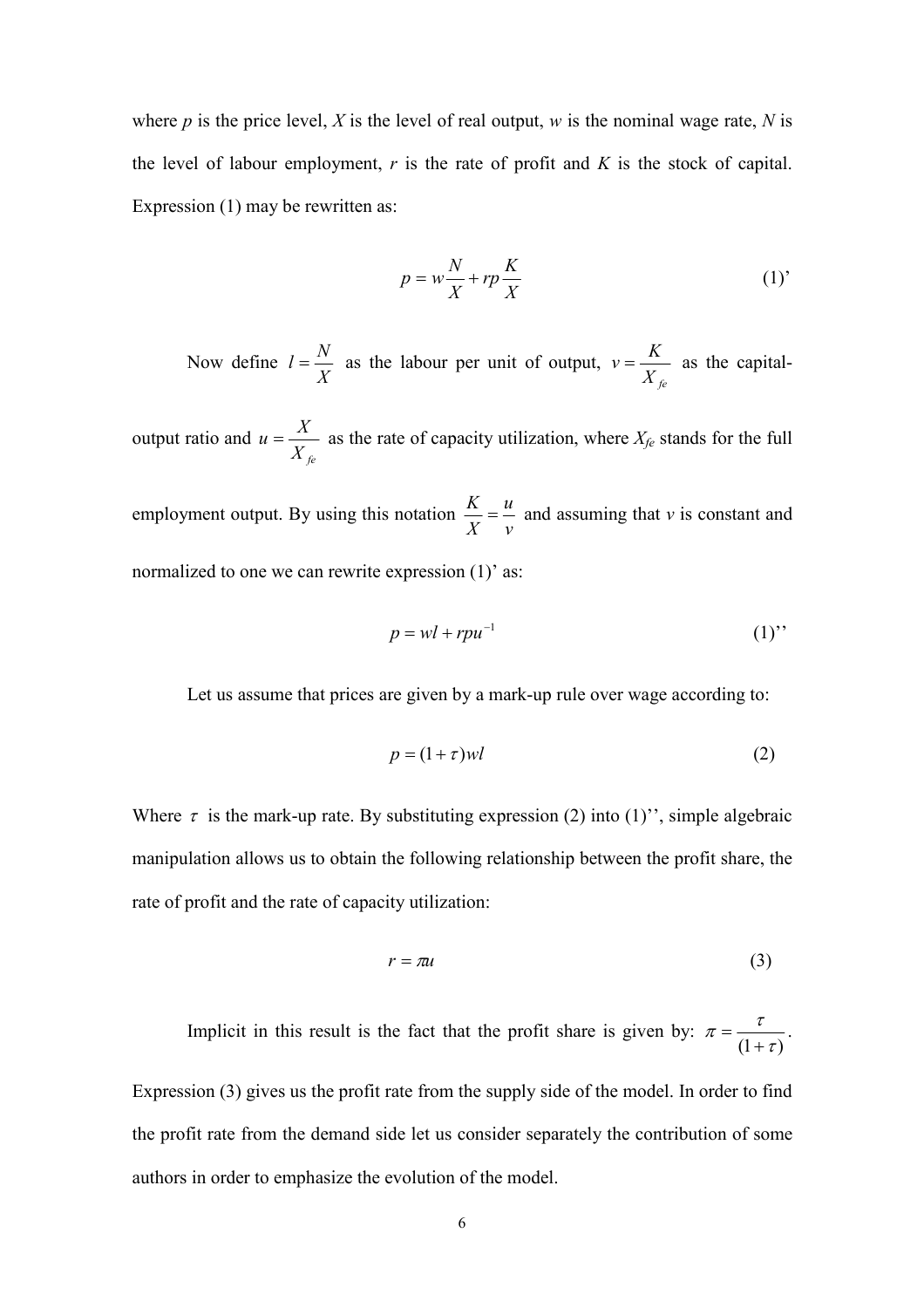Kaldor (1956) and Robinson (1956, 1962) have built models on the notion of full employment and full capacity utilization that contemplate both the supply and demand sides to determine the growth rate of a closed economy. There are some differences between the approaches developed by these authors; however, the core of their models may be described as follows. It is assumed that workers do not save and the economy operates at full capacity<sup>3</sup>. The growth rate of investment,  $g_l$ , is assumed to be given by:

$$
g_I = g_o + \alpha r \tag{4}
$$

where  $\alpha > 0$  measures the influence of the investment to the interest rate, r, and  $g_0$ stands for the growth rate of autonomous investment. The positive effect of the rate of profit on investment decisions relies on the relation between actual and expected profits.

In order to take into account the possibility of disequilibrium, Dutt (1984) and Rowthorn (1982), by working independently, have built what is known as the second generation of the Post-Keynesian growth model by endogenizing the rate of capacity utilization in the lines of Steindl (1952). One of the main contributions of this second generation is the possibility of a stagnation ist regime in which an increase in the profit share implies a reduction in the capacity utilization. The key assumption behind this result is that the growth rate of investment is a function not only of the profit rate, as in Kaldor-Robinson but also of the rate of capacity utilization [Steindl (1952)]:

$$
g_I = g_o + \alpha r + \beta u \tag{5}
$$

where  $\beta > 0$  measures the sensibility of the growth rate of investment to the capacity utilization and captures the accelerator effect: a high rate of capacity utilization induces

<sup>&</sup>lt;sup>3</sup> Robinson (1956, 1962) refers to a 'normal' rate of capacity utilization to express that degree of utilization of productive capacity that producers consider as ideally suited to fulfill demand requirements.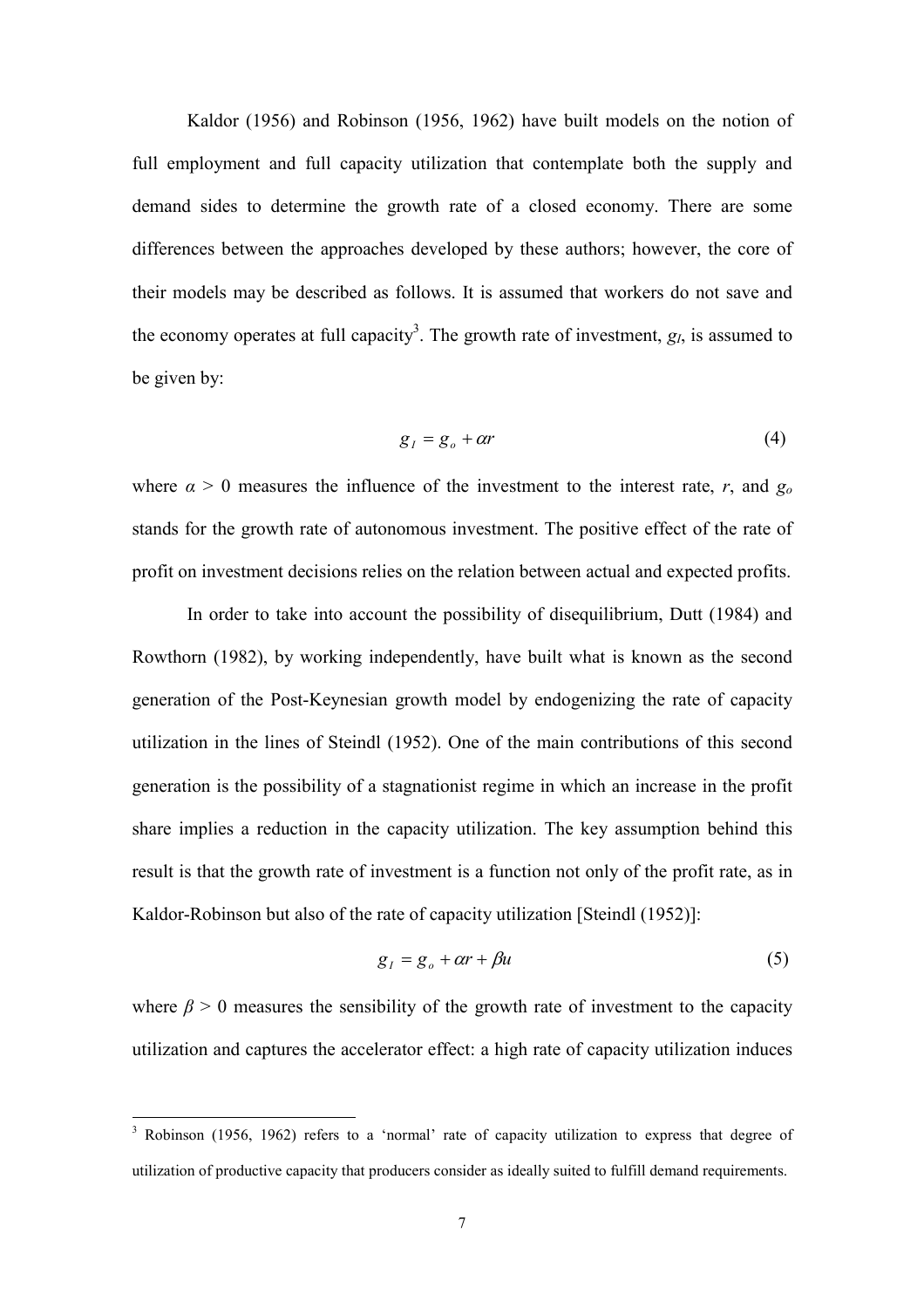firms to expand capacity in order to meet anticipated demand while low utilization induces firms to contract investment.

Bhaduri and Marglin (1990) have challenged this view by considering that the growth rate of investment is a function of the rate of capacity utilization and of the profit share. According to them the rate of profit has already been implicitly considered in the equation of the growth rate of investment through the rate capacity utilization and due to the following macroeconomic relation  $r = \pi u$ . Hence by substituting the rate of profit by the profit share in the expression of the growth rate of investment avoids to consider twice the effects of the former on the growth rate of investment. One of the properties of this third generation model, as it became known is the possibility of a nonstagnationist regime. In Bhaduri and Marglin (1990) the investment function now reacts positively to profits and capacity utilization, given that the profit-share is used as a measure of profitability<sup>4</sup>. Therefore:

$$
g_{\scriptscriptstyle I} = h(\pi, u) \tag{6}
$$

with partial derivatives  $h_{\tau}(\pi, u) > 0$  and  $h_{\tau}(\pi, u) > 0$ .

According to Bhaduri and Marglin (1990, p. 380), influences of existing capacity on investment cannot be captured satisfactorily by simply introducing a term for capacity utilization. The investment function should also consider profit share and capacity utilization as independent and separate variables in the lines of expression (6). Following Blecker (2002, p. 137) let us assume, for the sake of convenience only, a linear version of the investment function.

 $4$  Bhaduri and Marglin (1990) do not linearize the investment function but some authors such as Blecker (2002) adopted a linearized version to obtain closed form solutions for the endogenous variables.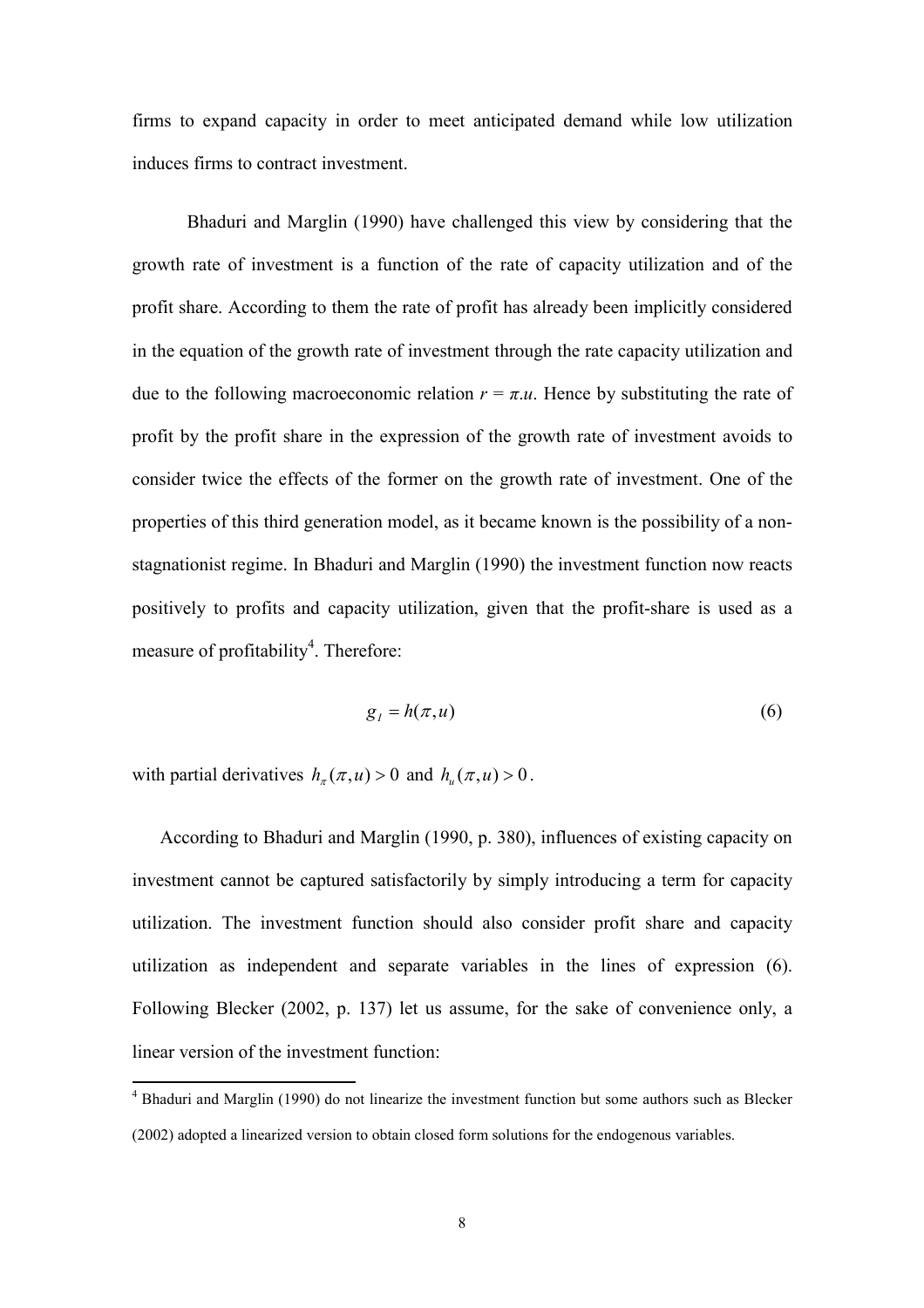$$
g_{\scriptscriptstyle I} = g_{\scriptscriptstyle o} + \alpha \pi + \beta u \tag{6'}
$$

The growth rate of savings,  $g_S$ , is given by the Cambridge equation in all generations:

$$
g_{S} = sr \tag{7}
$$

where s is the saving propensity, with  $0 \leq s \leq 1$ . Note that equation (7) does not establish the rate of profit as in the Kaldor-Pasinetti process – where the natural growth rate is given – and determines the rate of profit once the propensity to save is exogenous [See Araujo (1992-93)].

The main results of the PKGM are summarized in the table 1 according to its respective generation:

|                                 | Kaldor-Robinson                              | Neo-Kaleckian                                         | Bhaduri-Marglin                                      |
|---------------------------------|----------------------------------------------|-------------------------------------------------------|------------------------------------------------------|
| Rate of capacity<br>utilization | $u^* = 1$                                    | $u^* = \frac{g_o}{\pi (s - \alpha) - \beta}$          | $u^* = \frac{g_o + \alpha \pi}{s \pi - \beta}$       |
| Profit Rate                     | $r^* = \frac{g_o}{\sqrt{g}}$<br>$s - \alpha$ | $r^* = \frac{n g_o}{\pi (s - \alpha) - \beta}$        | $r^* = \frac{\pi (g_o + \alpha \pi)}{s \pi - \beta}$ |
| Growth rate                     | $g^* = \frac{sg_0}{s - \alpha}$              | $g^* = \frac{g^* g_\theta}{\pi (s - \alpha) - \beta}$ | $g^* = \frac{s\pi(g_o + \alpha\pi)}{s\pi - \beta}$   |

Table 1

The main properties of the PKGM are well known and may be summarized as: (i) both in the first and in the second generation we have a wage-led regime in which an increase in the profit share yields smaller profit and growth rates. This result is a stagnationist regime of economic growth. In the third generation, possibilities arise of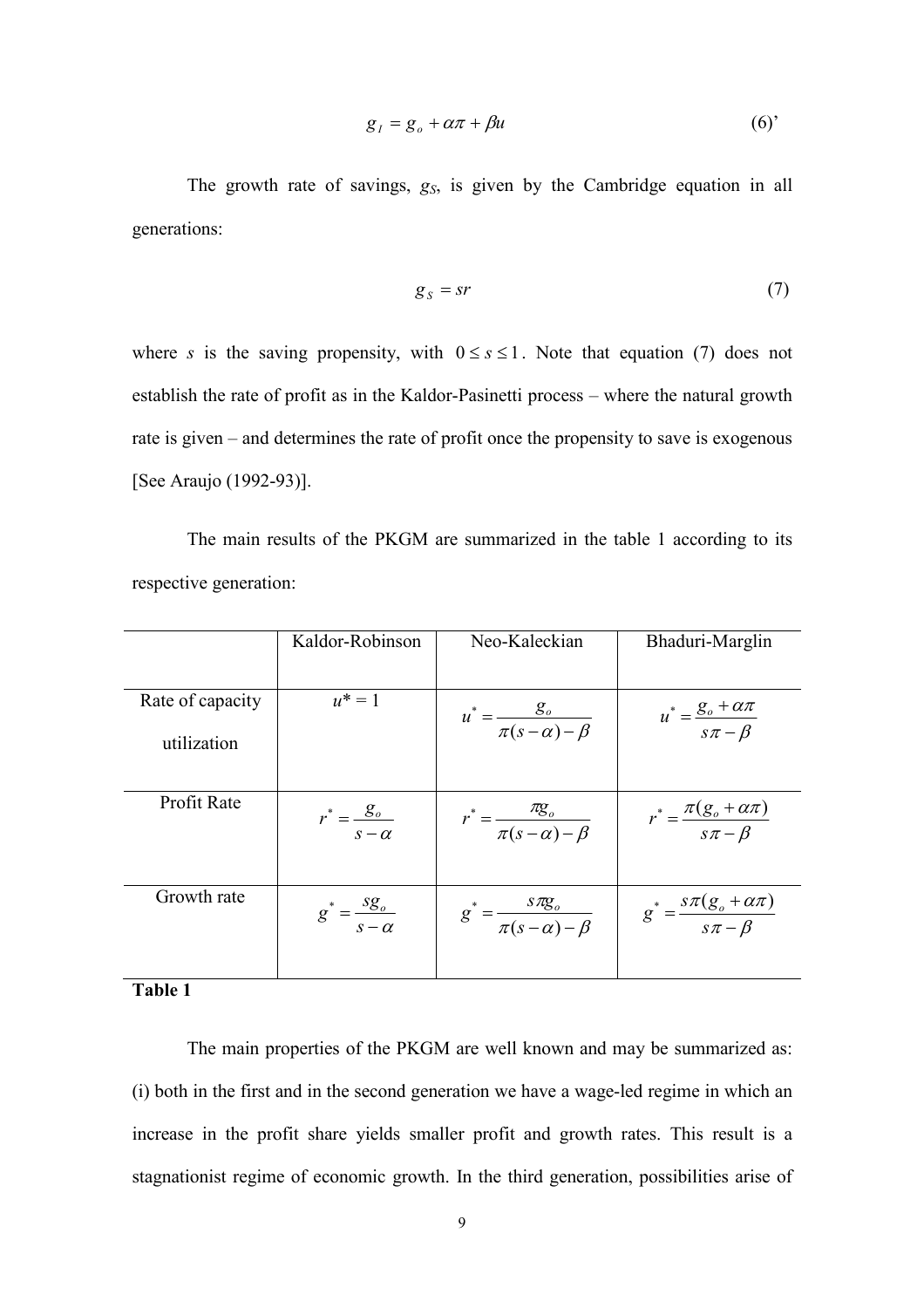an exhilarationist regime in which the growth is profit-led, that is, an increase in the profit share yields higher profit and growth rates and, (ii) the prevalence of the wage or the profit-led growth regime depends on the magnitude of the parameters of the model.

#### 3. The Model

A procedure to prove our results is to perform an initial disaggregation of the PKGM into two sectors in the lines of the Feldman's two sector growth model. According to Bhaduri and Marglin (1990, p.377) in the PKGM "we can think of the representative firm as vertically integrated using directly and indirectly a constant amount of labour per unit of final output." Araujo and Teixeira (2002) and Halevi (1996) also have shown that F-M model may be seen as a particular case of Pasinetti (1981) by using the device of vertical integration. Then by focusing on the degree of aggregation it is possible to say that the main difference between the PKGM and F-M model is that while the former is aggregated in one sector the latter is aggregated in two sectors. But the device adopted to build these models is the same, namely vertical integration.

This view is also supported by other authors such as Lavoie (1997) and Scazzieri (1990) for whom the concept of vertical integration has been extensively but implicitly used in macroeconomic analysis<sup>5</sup>. From this standpoint let us consider a two-sector version of the PKGM with special focus on the supply side. We know from the Feldman's model that the investment sector grows at:

<sup>&</sup>lt;sup>5</sup> This view is confirmed by Steedman (1992, p. 136) for whom "Kaleckian writings frequently appeal to vertically integrated representations of the economy."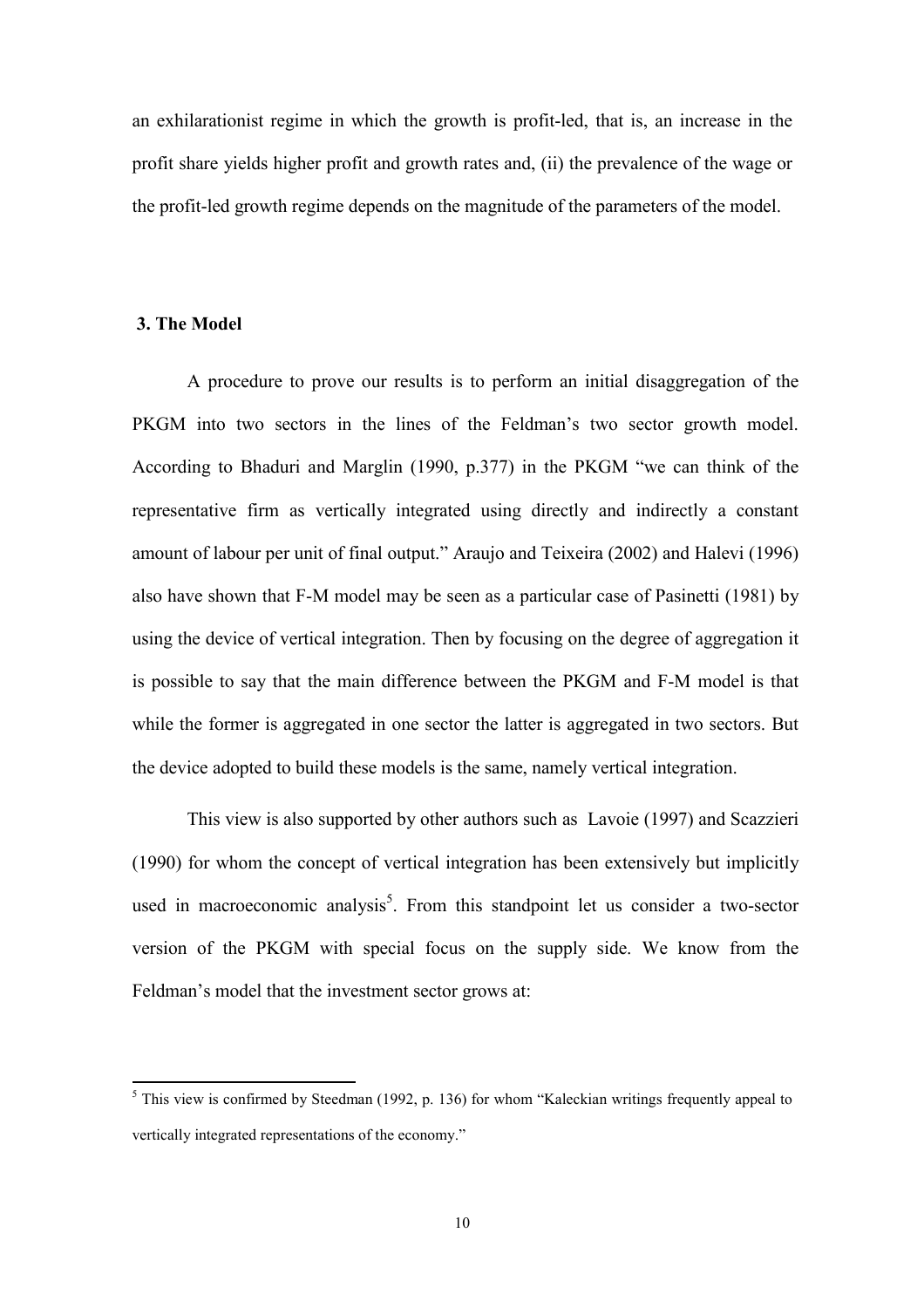$$
\frac{I}{K} = \frac{X_{k_1}}{K} \tag{8}
$$

where  $X_{k_1}$  is the production of capital goods, which is described by Leontief production functions and the limiting factor of production is the stock of capital goods. Hence:

$$
X_{k_1} = \min\left[\frac{K_{k_1}}{v_{k_1}}, \frac{L_{k_1}}{v_{k_1}}\right] \Rightarrow X_{k_1} = \frac{K_{k_1}}{v_{k_1}}
$$
(9)

where  $K_{k_1}$  refers to the stock of investment goods and  $v_{k_1}$  stands for the capital-output ratio in the capital goods sector while  $L_{k_1}$  and  $v_{k_1}$  are the quantity of employed working force and the labour coefficients respectively. By substituting (9) into (8) we obtain:

$$
\frac{I}{K} = \frac{K_{k_1}}{v_{k_1}K}
$$
\n<sup>(10)</sup>

For the sake of convenience only, it is assumed that there is no depreciation of capital goods, the investment goods cannot be imported and the production of capital goods does not depend on the production of consumption goods sector. Now it is possible to establish the growth rate of investment. The change in investment is given by:

$$
\dot{X}_{k_1} = \dot{K}_{k_1} / \nu_{k_1} \tag{11}
$$

But the variation in stock of capital in sector  $k_1$  depends only on the proportion of the total output of this sector that is allocated to itself. We assume that a proportion  $\lambda$ of the current production of the investment sector is allocated to itself while the remaining,  $1 - \lambda$ , is allocated to sector  $1 (1 \ge \lambda \ge 0)$ . Hence:

$$
\dot{K}_{K_1} = \lambda X_{K_1} \tag{12}
$$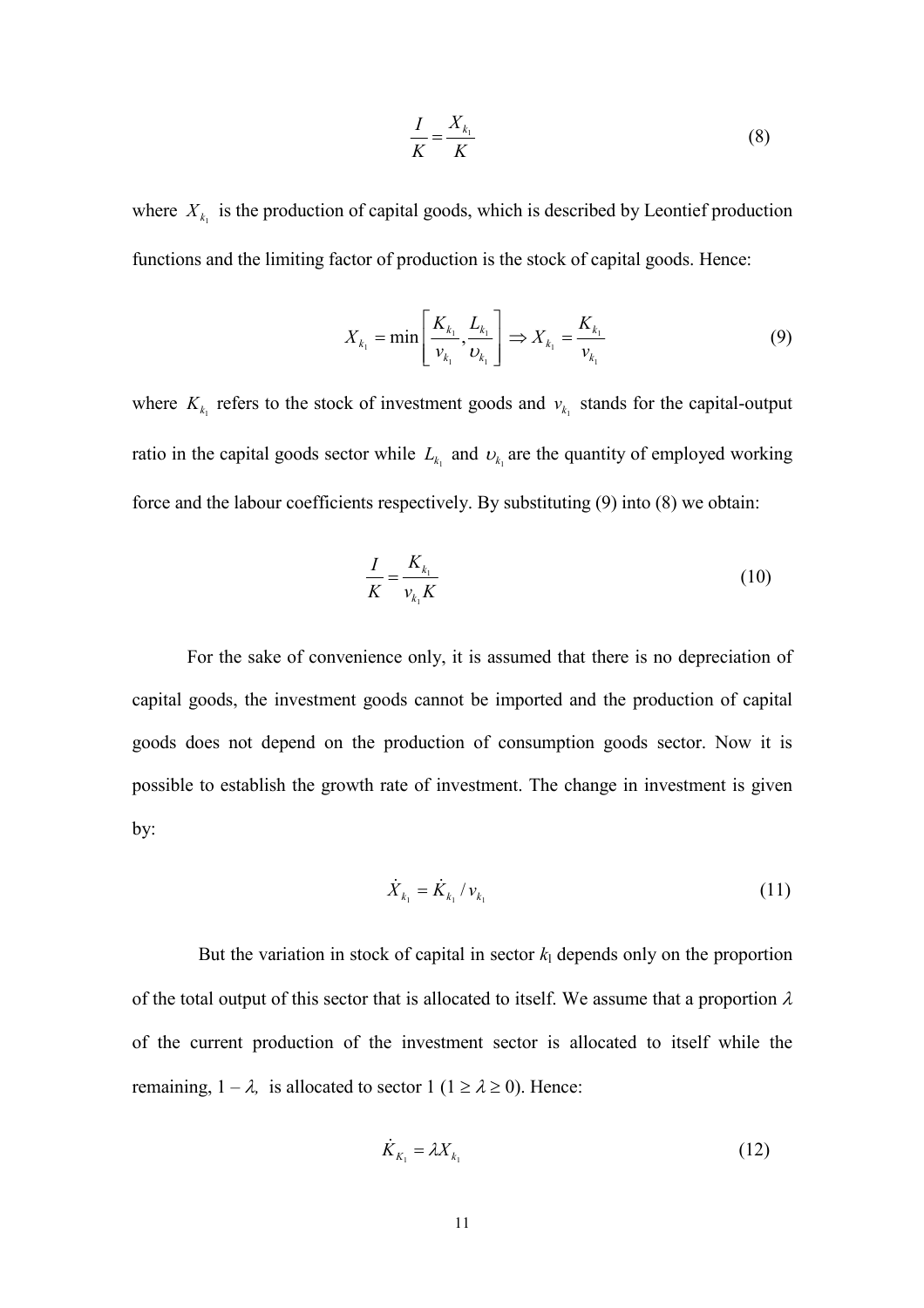Substituting  $(12)$  into  $(11)$  leads to the growth rate of the investment sector:

$$
\frac{X_{k_1}}{X_{k_1}} = \frac{\lambda}{v_{k_1}}
$$
\n(13)

Let us assume that the production in the consumption sector is also described by Leontief production function with the limiting factor of production the stock of capital goods.

$$
X_1 = \min\left[\frac{K_1}{\nu_1}, \frac{L_1}{\nu_1}\right] \Rightarrow X_1 = \frac{K_1}{\nu_1}
$$
\n(14)

where  $K_1$  refers to the stock of investment goods and  $v_1$  stands for the capital-output ratio in the consumption goods sector while  $L_1$  and  $v_1$  are the quantity of employed working force and the labour coefficients respectively. Adopting the same procedure in relation to the consumption sector and considering that  $\dot{K}_1 = (1 - \lambda)X_{k_1}$ , we establish its growth rate:

$$
\frac{\dot{X}_1}{X_1} = \frac{(1 - \lambda)X_{k_1}}{v_1 X_1}
$$
\n(15)

Taking limits of both sides of expression  $(15)$  when t tends to infinity and applying the L'Hôpital rule lead us to conclude that the growth rate of consumption depends on the growth rate of investment and, in the long run, the former converges to the later, which will be the growth rate of the economy as a whole.

$$
\lim_{t \to \infty} \frac{\dot{X}_1}{X_1} = \frac{\lambda}{\nu_{k_1}}
$$
\n(16)

Besides the composition of capital goods in this economy will be given by: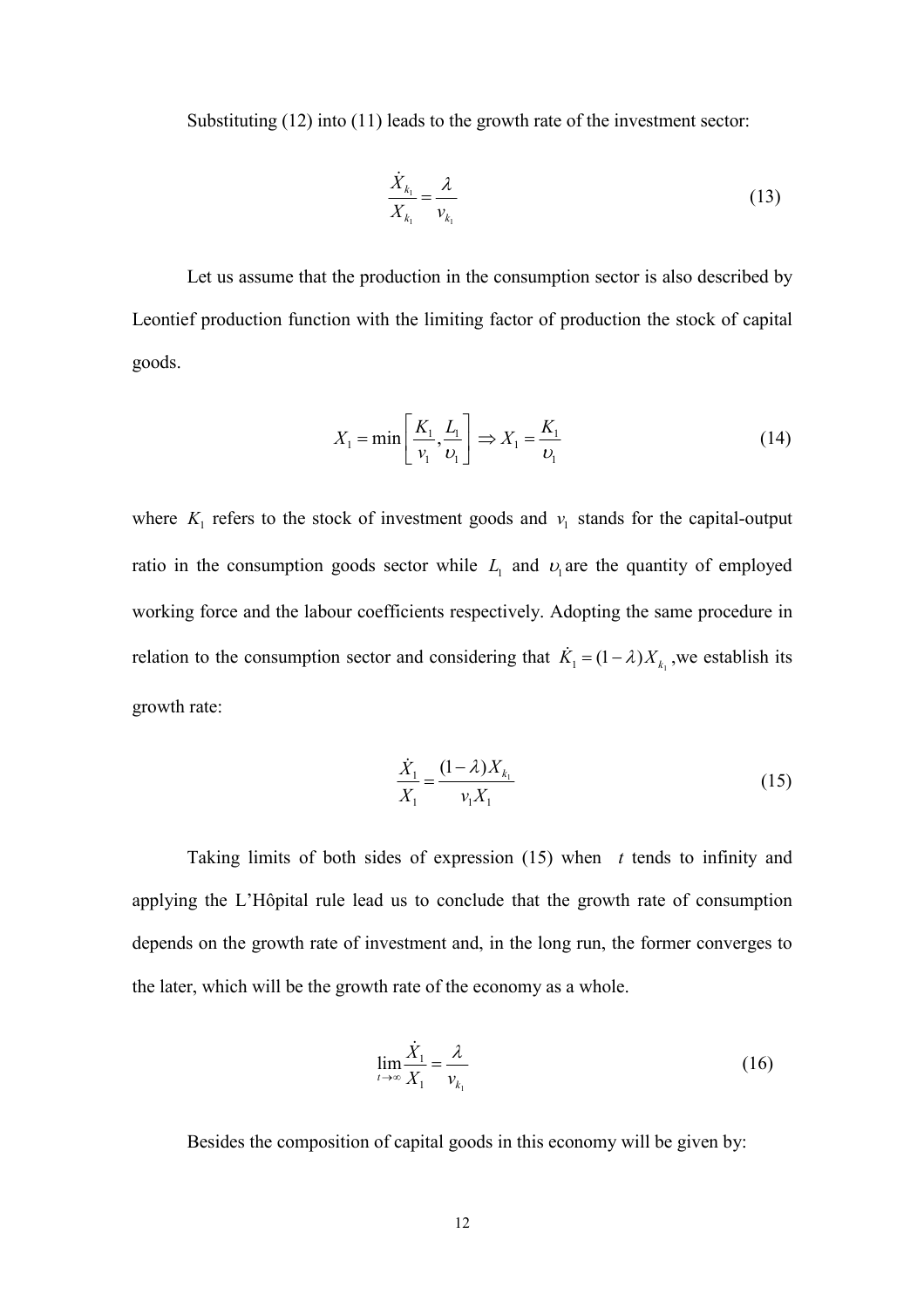$$
\frac{K_{k_1}}{K_1} = \frac{\lambda}{1 - \lambda} \tag{17}
$$

The results in the third line of table 1 yield the investment in equilibrium normalized by the stock of capital. Table 2 shows this outcome:

|             | Kaldor-Robinson | Neo-Kaleckian                   | Bhaduri-Marglin         |
|-------------|-----------------|---------------------------------|-------------------------|
| Growth rate | sg <sub>o</sub> | $S \pi g_o$                     | $s\pi(g_o + \alpha\pi)$ |
|             | $\overline{K}$  | $-\frac{}{\pi(s-\alpha)-\beta}$ | $\overline{s\pi-\beta}$ |
|             | $s - \alpha$    | K                               | $K_{\perp}$             |

#### **%-\$**

By equalizing these results with expression  $(10)$  we obtain for each case the following share for the stock of capital goods of sectors  $k_1$  and 1 in total stock of capital. This is shown is table 3:

| Kaldor-Robinson | Neo-Kaleckian                                                                                                                                                                                                                                                                                              | Bhaduri-Marglin                                                                                                                                                                                                                                                                                                                                       |
|-----------------|------------------------------------------------------------------------------------------------------------------------------------------------------------------------------------------------------------------------------------------------------------------------------------------------------------|-------------------------------------------------------------------------------------------------------------------------------------------------------------------------------------------------------------------------------------------------------------------------------------------------------------------------------------------------------|
|                 | $\left(\frac{K_{k_1}}{K}\right)^* = \frac{v_{k_1} s g_{o}}{s - \alpha}$ $\left(\frac{K_{k_1}}{K}\right)^* = \frac{v_{k_1} s \pi g_{o}}{\pi (s - \alpha) - \beta}$ $\left(\frac{K_{k_1}}{K}\right)^* = \frac{v_{k_1} s \pi (g_{o} + \alpha \pi)}{s \pi - \beta}$                                            |                                                                                                                                                                                                                                                                                                                                                       |
|                 | $\left(\frac{K_1}{K}\right)^{s} = \frac{s - \alpha - v_{k_1} s g_o}{s - \alpha}$ $\left(\frac{K_1}{K}\right)^{s} = \frac{(s - \alpha)\pi - \beta - v_{k_1} s \pi g_o}{\pi (s - \alpha) - \beta}$ $\left(\frac{K_1}{K}\right)^{s} = \frac{s \pi - \beta - v_{k_1} s \pi (g_o + \alpha \pi)}{s \pi - \beta}$ |                                                                                                                                                                                                                                                                                                                                                       |
|                 |                                                                                                                                                                                                                                                                                                            | $\left(\frac{K_{k_1}}{K_1}\right)^{\sim} = \frac{v_{k_1} s g_o}{s - \alpha - v_{k_1} s g_o}$ $\left(\frac{K_{k_1}}{K_1}\right)^{\sim} = \frac{v_{k_1} s \pi g_o}{\pi (s - \alpha) - \beta - v_{k_1} s \pi g_o}$ $\left(\frac{K_{k_1}}{K_1}\right)^{\sim} = \frac{v_{k_1} s \pi (g_o + \alpha \pi)}{s \pi - \beta - v_{k_1} s \pi (g_o + \alpha \pi)}$ |

## **%-(**

By equalizing these results to  $(17)$  we obtain: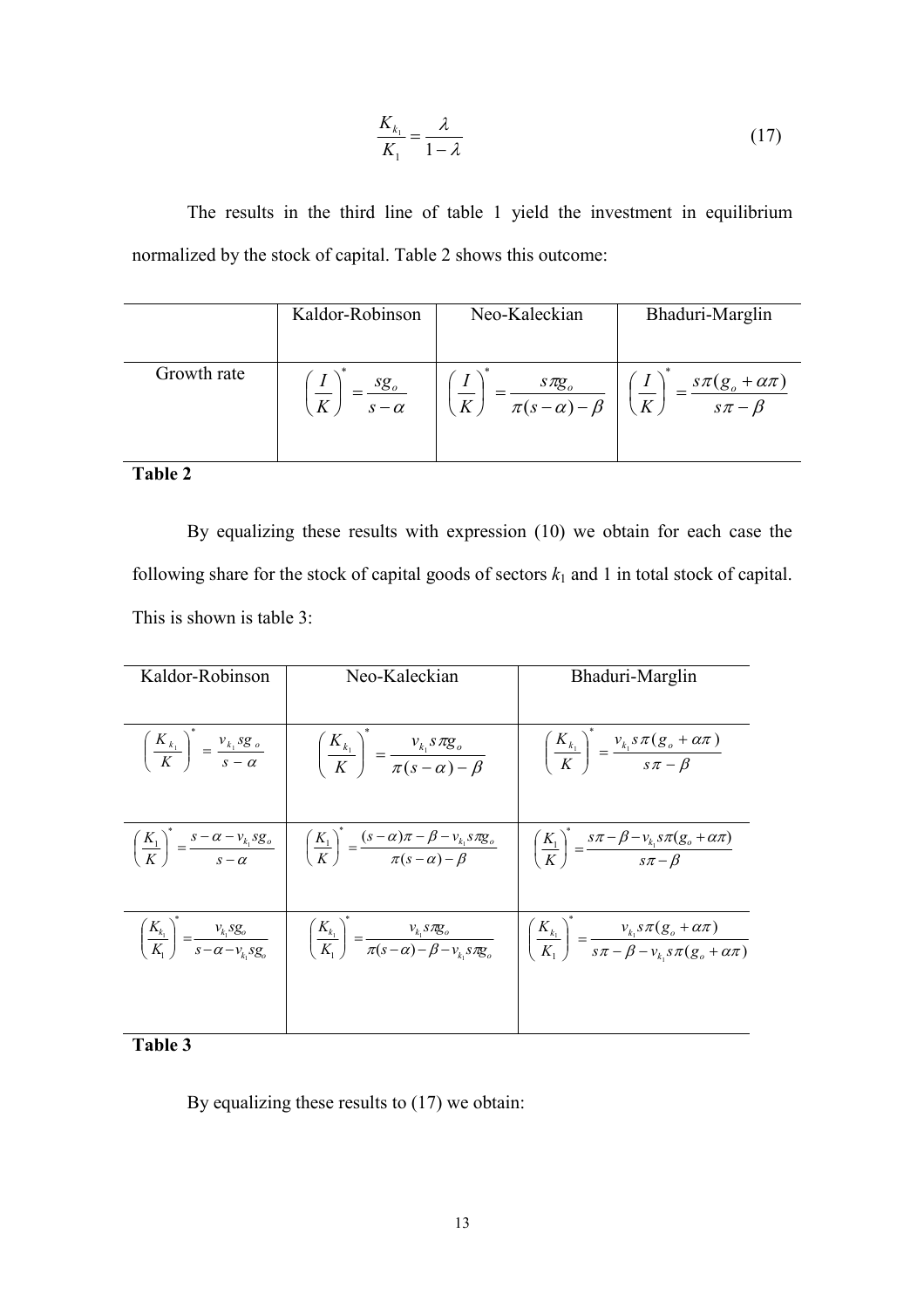| Kaldor-Robinson | Neo-Kaleckian                                | Bhaduri-Marglin                                            |
|-----------------|----------------------------------------------|------------------------------------------------------------|
| $s - \alpha$    | $v_{k_1} s \pi g_o$<br>$\pi(s-\alpha)-\beta$ | $v_{_{k_1}} s \pi (g_{_o} + \alpha \pi)$<br>$s\pi - \beta$ |

The procedure adopted here ensures that the economic system will be endowed with the capital goods required to fulfil the requirements expressed by the equalization of savings and investment decisions in the PKGM. In order to proceed to capital accumulation it is necessary to build the background in terms of the expansion of the production of the capital sector to meet the demand requirements. But we know from the normative version of the F-M model that the rate of investment allocation is given  $by:$ 

$$
\lambda^* = \nu_{k.}(n+\theta) \tag{18}
$$

where *n* is the growth rate of population and  $\theta$  is the growth rate of demand. Expression  $(18)$  is a normative criterion to the F-M model and may be seen as a warranted rate of investment allocation because if it is not fulfilled then the economic system will not have the productive capacity to produce the capital goods necessary to meet the demand requirements expressed by the growth rate of per capita demand. By equalizing expression  $(18)$  to the expressions in the table 4 we conclude that the saving rate that must be adopted by capitalists in order to ensure meet the warranted rate of investment allocation is given by:

| Kaldor-Robinson | Neo-Kaleckian | Bhaduri-Marglin |
|-----------------|---------------|-----------------|
|                 |               |                 |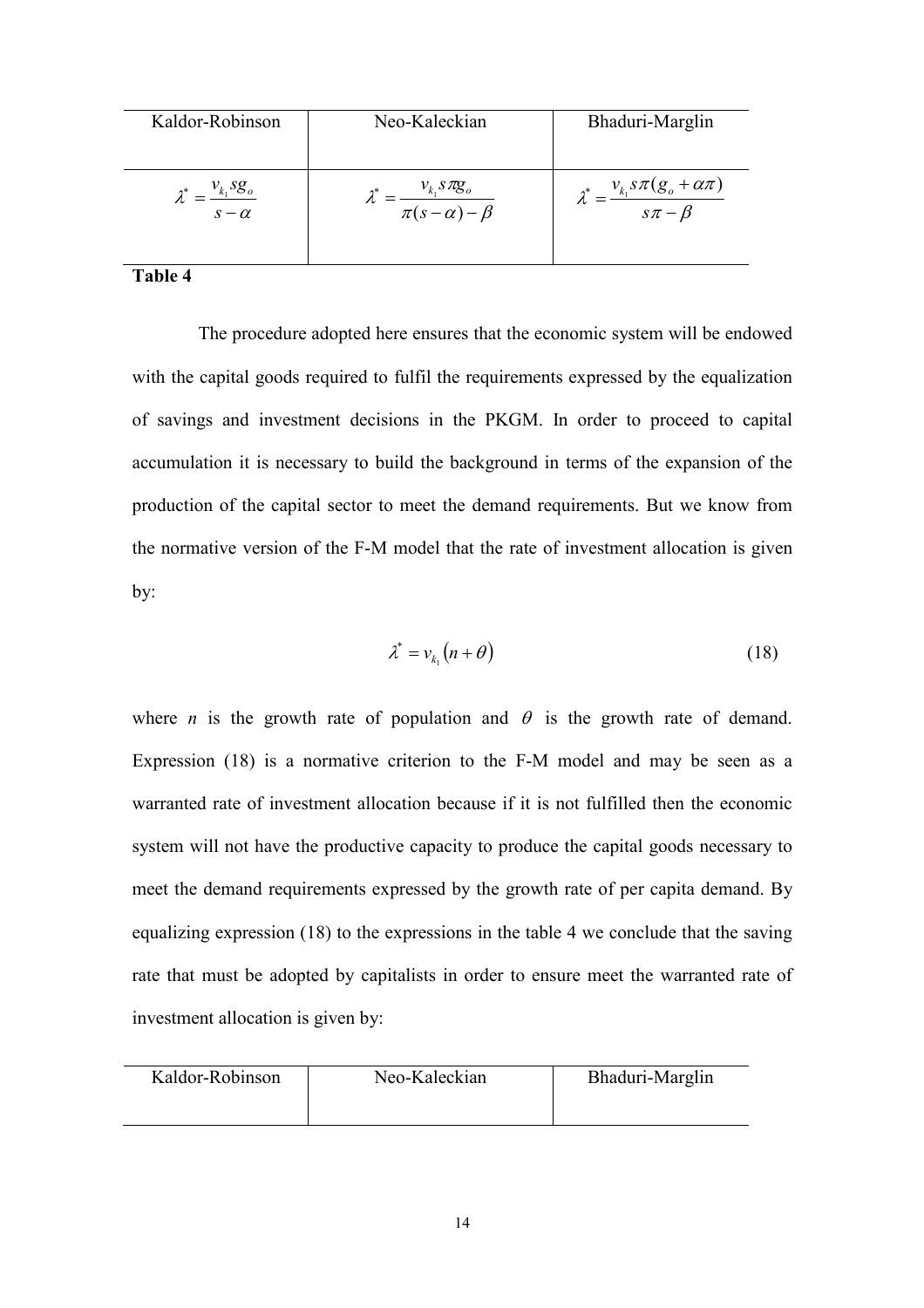| $s^* = \frac{n+\theta-g_o}{\sigma}$ | $* = \frac{(n+\theta)(\pi\alpha+\beta)}{n}$ | $(n+\theta)\beta$          |  |
|-------------------------------------|---------------------------------------------|----------------------------|--|
| $\alpha(n+\theta)$                  | $\pi(g_{\rho}+n+\theta)$                    | $n+\theta-g_{o}-\alpha\pi$ |  |
|                                     |                                             |                            |  |

Of course that in a capitalist economic there is no guarantee that these saving rates will be adopted by capitalists and equilibrium will occur only by a fluke as in the Harrod-Domar model. The situation is even worse if we consider a multi-sector economy in the lines of the Pasinettian model. This can be accomplished since F-M model were shown to be a particular case of the Pasinetti's model and then it is possible to assign to each sector a warranted rate of investment allocation.

From the perspective presented in this section, the limitations of the F-M model in relation to the passive role of per capita consumption demand are diminished. In the present case, the composition of investment will reflect, on the input side, the same order of priorities in which production of consumption goods is organised according to the consumer's preferences.

#### 4. Towards a more disaggregated Economy

The analysis of the previous section may be extended to an arbitrary number of sectors. As shown by Araujo and Teixeira (2002) the Feldman's model is built under the notion of vertical integration and may be seen as a particular case of the Pasinetti's model of structural change and economic growth. Hence it is possible to consider the analysis of investment allocation in a multi-sector economy in each every sector is subject to a particular rate of growth of demand and technological progress. In this case the sectoral rate of rate of investment allocation is given by: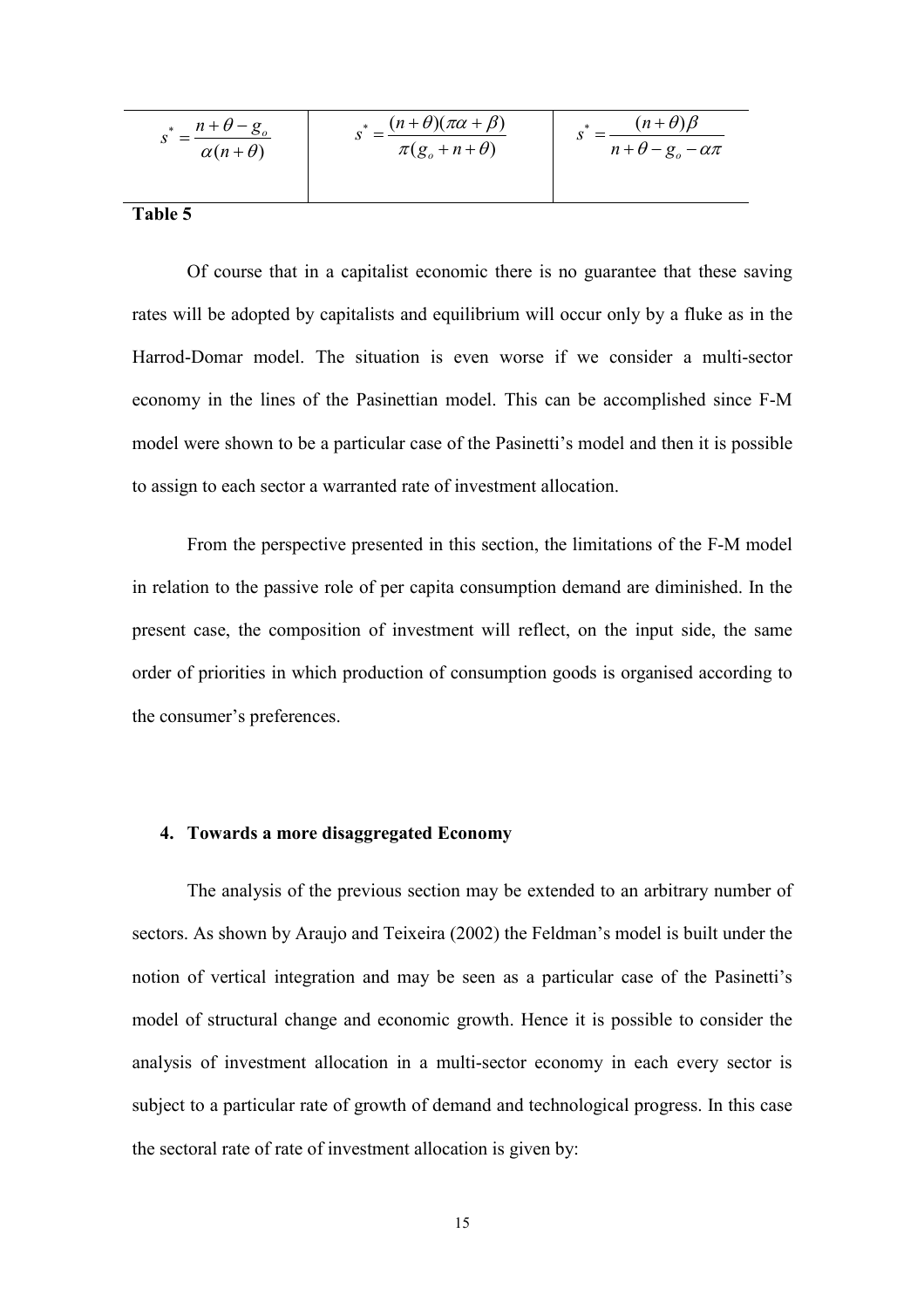$$
\lambda_i^* = \nu_{k_i} (n + \theta_i) \tag{18'}
$$

Where  $\theta_i$  is the growth rate of demand for the consumption good *i* and  $v_{k_i}$  is the capitaloutput ratio for the *i*-th sector. As shown by Araujo and Teixeira (2011) it is also possible to consider a multi-sector version of the PKGM and in this vein to consider sector expressions for the investment and savings according to the rationale to the generations of this model. According to them it is possible because the PKGM is also build on the notion of vertical integration. In this case the analysis of the previous sections may be extended to a multi-sector economy and each sector and the actual rate of investment allocation for each sector will be given by the following table according to each generation:

| Kaldor-Robinson | Neo-Kaleckian                                                               | Bhaduri-Marglin                                                                    |
|-----------------|-----------------------------------------------------------------------------|------------------------------------------------------------------------------------|
| $s - \alpha_i$  | $\lambda_i^* = \frac{v_{k_i} s \pi_i g_o'}{\pi_i (s - \alpha_i) - \beta_i}$ | $\lambda_i^* = \frac{v_{k_i} s \pi_i (g_o^i + \alpha_i \pi_i)}{s \pi_i - \beta_i}$ |
| Table 6         |                                                                             |                                                                                    |

Now  $\alpha_i > 0$  measures the influence of the investment to the interest rate in the *i*-th sector,  $\pi_i$  stands for the profit share in *i*-th sector and  $g_o^i$  stands for the growth rate of autonomous investment. By adopting the approach of the previous section, it is possible to understand now that each sector should have its own growth rate compatible with the correct allocation of capital goods according to the evolution of preferences. Hence by particularizing a saving rate for each sector we obtain:

| Neo-Kaleckian | Bhaduri-Marglin |
|---------------|-----------------|
|               |                 |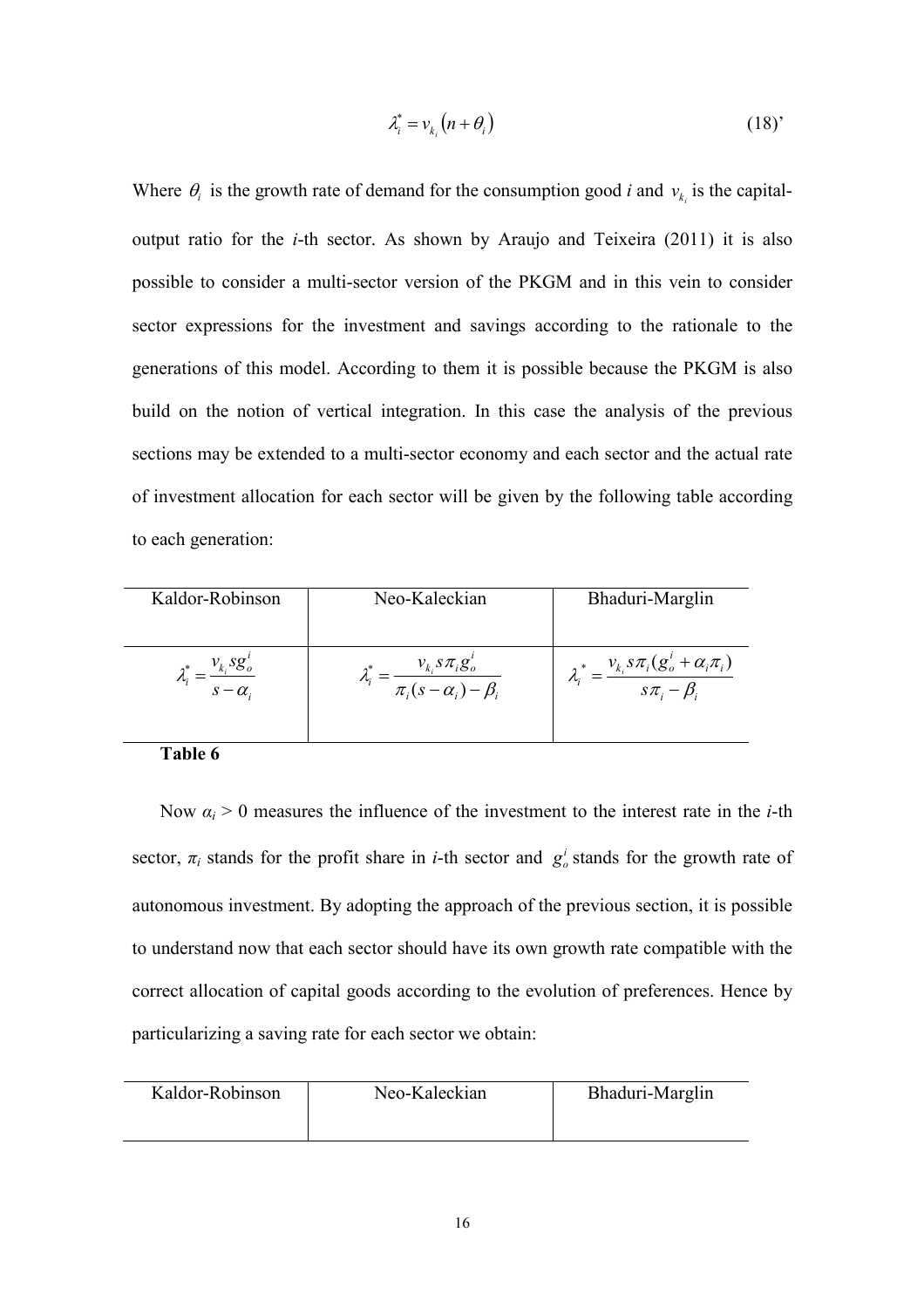$$
s_i^* = \frac{n + \theta_i - g_o^i}{\alpha_i (n + \theta_i)}
$$
\n
$$
s_i^* = \frac{(n + \theta_i)(\pi_i \alpha_i + \beta_i)}{\pi_i (g_o^i + n + \theta_i)}
$$
\n
$$
s_i^* = \frac{(n + \theta_i)\beta_i}{n + \theta_i - g_o^i - \alpha_i \pi_i}
$$

These results show that the fulfilment of the capital accumulation conditions in each sector requires the existence of particular saving rates for each sector. Besides, Pasinetti (1981) shows that in fact each sector has to be a particular rate of profit in order to fulfil the demand requirements. He has called this profit rate as natural ones and has showed that for each sector the natural rate of profit is given by:

$$
r_i^* = g + \theta_i \tag{19}
$$

Note that if  $r_i < g + \theta_i$  then capitalists in the *i*-th sector will not have the necessary amount of resources to invest in such sector in order to meet the expansion of demand. If  $r_i > g + \theta_i$  then capitalist will overrinvest in the *i*-th sector leading to excess of productive capacity. Araujo and Teixeira (2011) have shown that the multi-sectoral version of the PKGM also entails the derivation of the profit rate, which is in fact an actual profit rate.

|             | Kaldor-Robinson  | Neo-Kaleckian                                       | Bhaduri-Marglin                                          |
|-------------|------------------|-----------------------------------------------------|----------------------------------------------------------|
| Profit Rate | $S_i - \alpha_i$ | $\pi_{i}g_{o}^{i}$<br>$\pi_i(s_i-\alpha_i)-\beta_i$ | $\pi_i(g_o^i + \alpha_i \pi_i)$<br>$S_i \pi_i - \beta_i$ |

Table 8

By equalizing the natural profit rate with the actual profit rate it is also possible to obtain the saving rate for each sector that fulfils the capital accumulation condition, namely: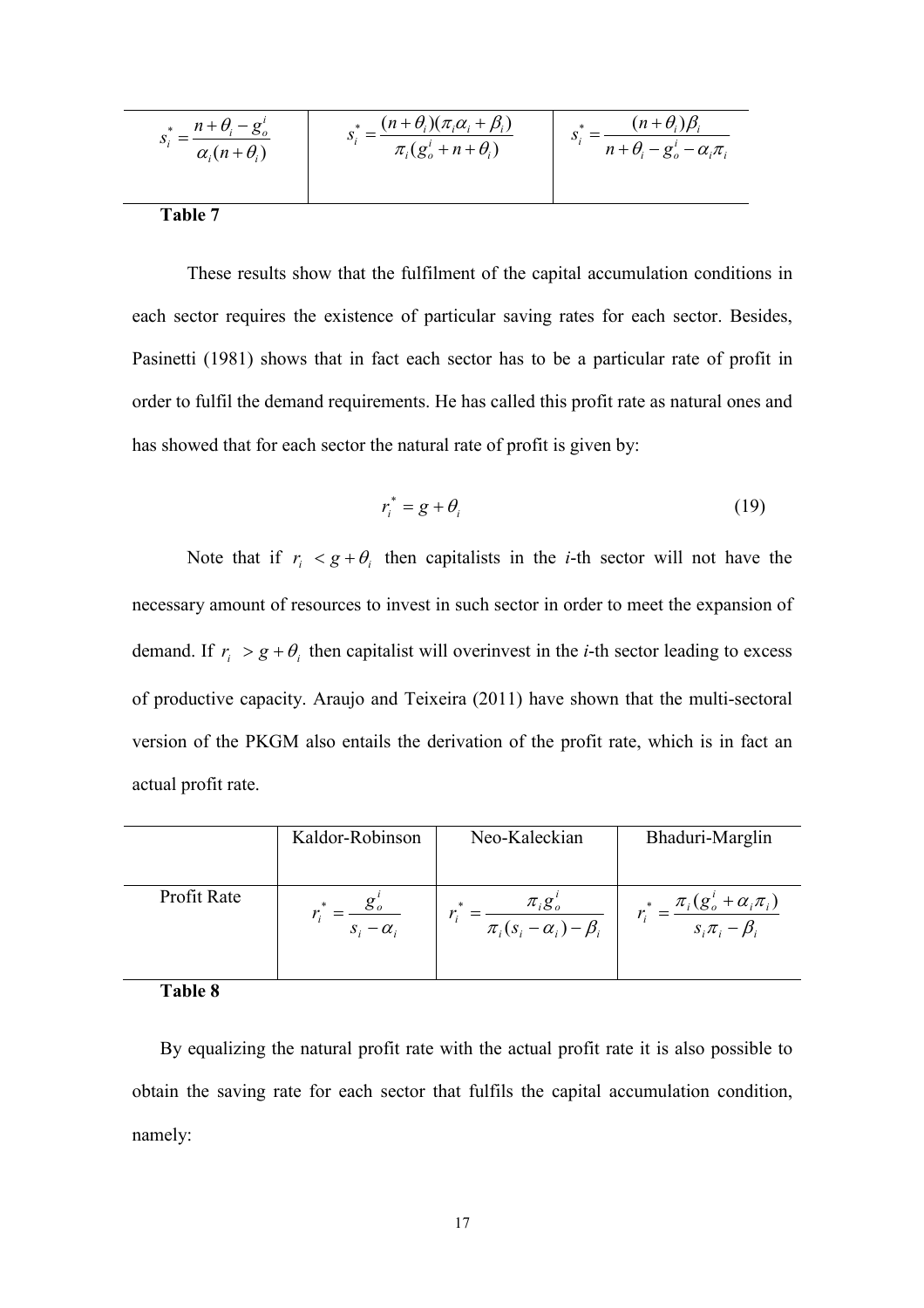|              | Kaldor-Robinson                                                | Neo-Kaleckian                                                                    | Bhaduri-Marglin                                                       |
|--------------|----------------------------------------------------------------|----------------------------------------------------------------------------------|-----------------------------------------------------------------------|
| Saving rates | $g_{\rho}$<br>$S_i = \frac{S \delta}{n + \theta_i} + \alpha_i$ | $g'_{o}$<br>$+\alpha_i$<br>$S_i = \frac{n}{\pi_i} + \frac{\sigma}{n + \theta_i}$ | $g'_i + \alpha_i \pi_i$<br>$\overline{n+\theta_i}$<br>$\frac{1}{\pi}$ |

It is important to note that the results of the table above are different from the one obtained to guarantee the equalization of the actual rate of investment allocation with the natural rate of investment allocation. Hence in general it is not possible to establish sectoral saving rates compatible with two different goals: endow vertically integrated sectors with the right composition of capital goods and give capitalists the warranted rate of profit.

#### 5. Concluding Remarks

In this article, it was shown that by treating the PKGM as a particular case of the F-M model of investment allocation it is possible to obtain a new result concerning a central question on the theory economic development. The standpoint of the analysis is the concept of vertical integration which allows us to establish a correspondence between the two approaches. Then it was possible to study how the demand side, portrayed by the decisions of savings and investment may affect the decisions of investment allocation. The influence of these factors on the investment allocation between capital and consumption goods sectors were analysed in order to establish the rate of investment allocation subject to the equilibrium in the credit market. This rate is determined by taking into account the structure of consumer preferences. This fact shows that the structural economic dynamics is conditioned not only to patterns of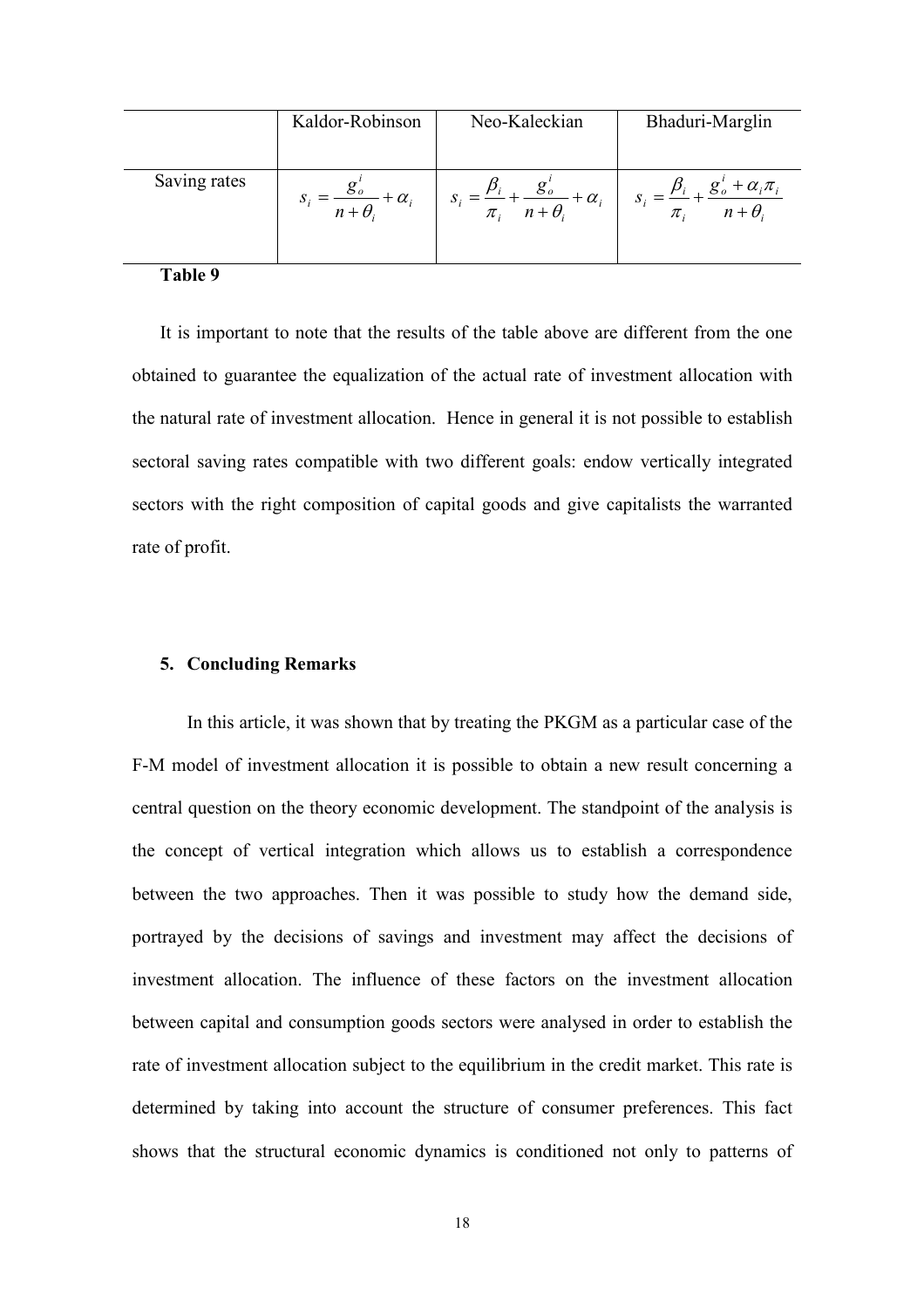evolution of demand and diffusion of technological progress but also on the distributive features of the economy that can give rise to different regimes of economic growth.

It was also shown that when dealing with the most general version of the PKGM, where capital goods are considered, there is an additional expression in the system of equations that characterize the economic system to be verified. So we were able to formalise some important descriptive ideas contained in Halevi's paper, and therefore to proceed to a more technical discussion of these matters.

#### **References**

- Araujo, J. 1992–93. The government sector in Kaldor-Pasinetti Models. Journal of Post-Keynesian Economics 15(2),  $211 - 228$ .
- Araujo, R. and Teixeira, J. 2011. A Multi-sector version of the Post-Keynesian Growth Model. Proceedings of the VIII International Colloquium on Growth, Structural *Change and Institutions*,  $25 - 46$ . Edited by: Thomas Boyland and Srinivas Raghavendra. Galway, Ireland.
- Araujo, R. and Teixeira, J. 2002. Structural change and decisions on investment allocation. Structural Change and Economic Dynamics 13, 249–258.
- Bhaduri, A. and Marglin, S. 1990. Unemployment and the real wage: the economic basis for contesting political ideologies. Cambridge Journal of Economics, 14 (4),  $375 - 93$ .
- Blecker, R. 2002. Distribution, demand and growth in neo-Kaleckian macro-models. In: Setterfield, M. (Org.). The Economics of Demand-led Growth: Challenging the Supply-side Vision of the Long Run. Cheltenham, UK; Northampton, MA: Edward Elgar,  $129 - 152$ .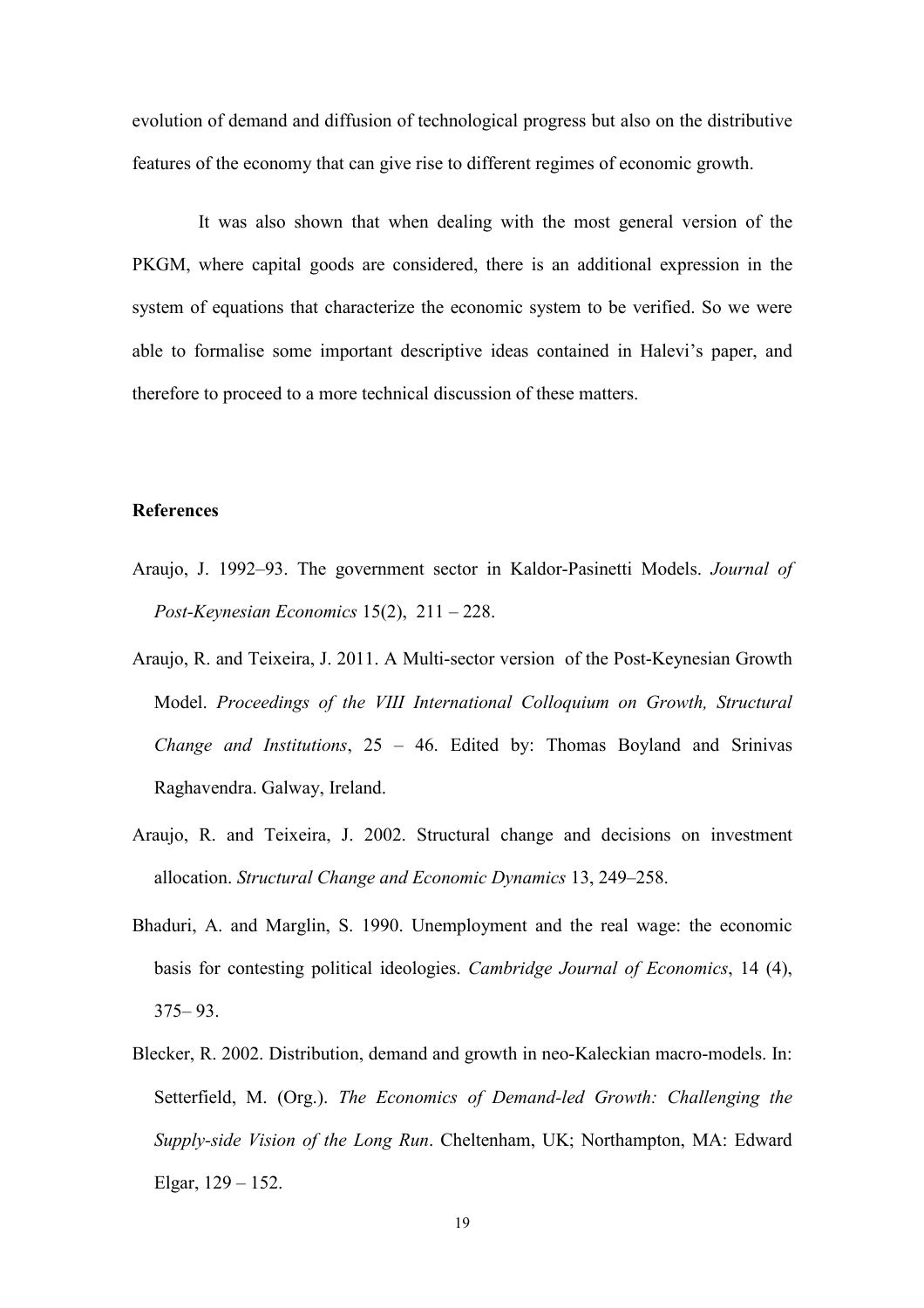- Bose, S. 1968. Optimal Growth and Investment Allocation. Review of Economic *Studies*, 456 – 480.
- Dutt, A. 1984. Stagnation, income distribution and monopoly power. Cambridge Journal of Economics  $8, 25 - 40$ .
- Dutt. A. 1987. Alternative closures again: a comment on growth, distribution and inflation. Cambridge Journal of Economics 11,  $75 - 82$ .
- Dutt, A. 1990. Growth, distribution and uneven development. Cambridge University Press, Malta.
- Halevi, J. 1996. The significance of the theory of vertically integrated processes for the problem of economic development. Structural Change and Economic Dynamics 7,  $163 - 171$ .
- Harrod, R. 1933. International economics. Cambridge, UK: Cambridge University Press.
- Kaldor, N. 1957. A model of economic growth. *Economic Journal* LXVII: 591-624.
- Kalecki, M. 1954. Theory of Economic Dynamics: An Essay on Cyclical and Long-Run Changes in Capitalist Economy. London: Allen and Unwin.
- Kalecki, M. 1968. The Marxian Equations of Reproduction and Modern Economics. Social Sciences Information 7, 73 – 79.
- Lavoie, M. 2006. *Introduction to Post-Keynesian Economics*. Palgrave, MacMillan.
- Lavoie, M. 2003. Kaleckian Effective Demand and Sraffian Normal Prices: Towards a Reconciliation. Review of Political Economy 15(1),  $53 - 74$ .
- Lavoie, M. 1997. Pasinetti's vertically hyper-integrated sectors and natural prices. Cambridge Journal of Economics, 21.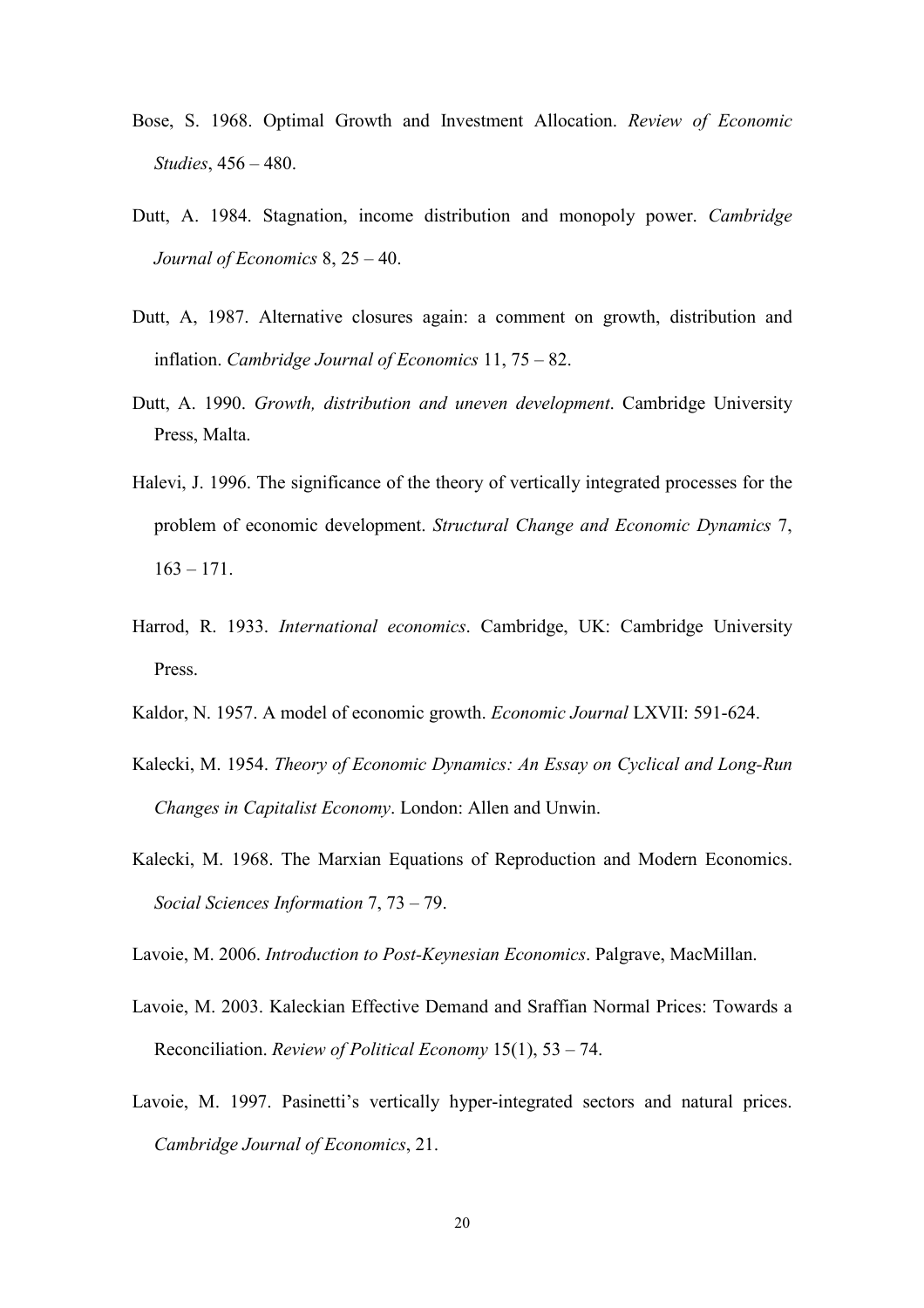- Nell, E. 1989. The Rate of Profit in Kalecki's Theory. In: Kalecki's Relevance Today. Edited by Mario Sebatiani. Published by the Macmillan Press Ltd. London.
- Mott, T. 2002. Longer-run aspects of Kaleckian macroeconomics. In: Setterfield, M. (Org.). The Economics of Demand-led Growth: Challenging the Supply-side Vision of the Long Run. Cheltenham, UK; Northampton, MA: Edward Elgar, 153 - 171.
- Pasinetti, L. 1973. The notion of vertical integration in economic analysis. Metroeconomica,  $25, 1-29$ .
- Pasinetti, L. 1981. Structural Change and Economic Growth  $-A$  Theoretical Essay on the Dynamics of the Wealth of the Nations. Cambridge: Cambridge University Press.
- Pasinetti, L. 1988. Growing sub-systems, vertically hyper-integrated sectors and the labour theory of value. Cambridge Journal of Economics, 12, 125 -- 34.
- Pasinetti, L. 1990. Sraffa's circular process and the concept of vertical integration. In Essays on Pierro Sraffa. Edited by K. Bharadwaj and B. Schefold. London: Unwin Hyman.
- Pasinetti, L. 1993. Structural Economic Dynamics  $-A$  Theory of the Economic Consequences of Human Learning. Cambridge: Cambridge University Press.
- Pasinetti, L. 2005. The Cambridge School of Keynesian Economics. Cambridge Journal of Economics, 29, 837-848.
- Pasinetti, L. 2007. Keynes and the Cambridge Keynesians: A 'Revolution in Economics' to be Accomplished. Cambridge: Cambridge University Press.
- Robinson, J., 1956. The Accumulation of Capital. London: Macmillan
- Robinson, J. 1962. Essays in the Theory of Economics Growth, London, Macmillan